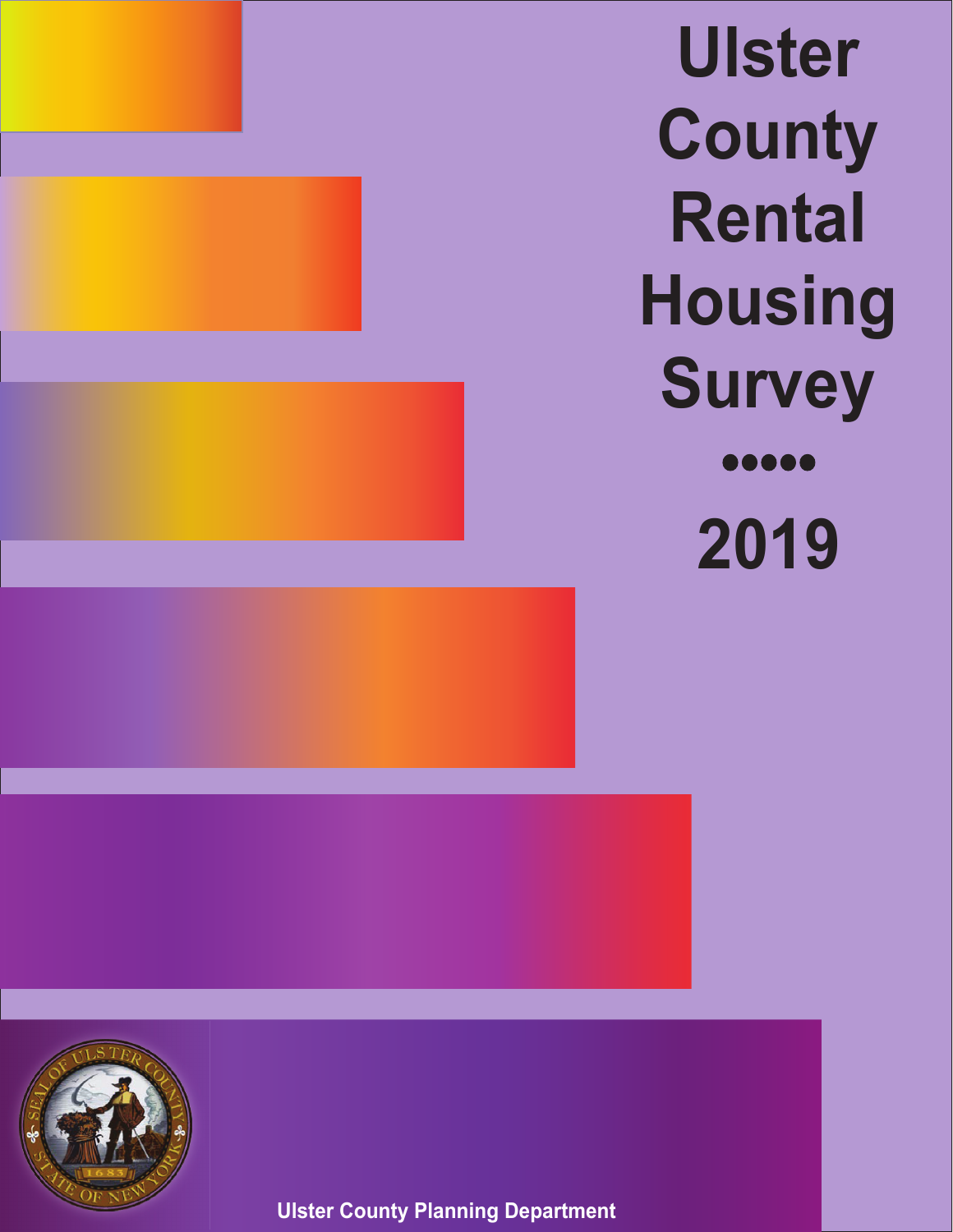# 2019 Ulster County Rental Housing Survey

**Thank you to all of our Ulster County apartment owners and managers for your participation in the survey. We could not do this without you!** 

**Ulster County Planning Department 244 Fair St. PO Box 1800 Kingston, NY 12402** 

**(845) 340-3340** 

**ulstercountyny.gov/planning** 

**April 2020** 

**Report prepared by Burt Samuelson** 

**Cover art and assistance by Gregory Jewell State University of New York at New Paltz**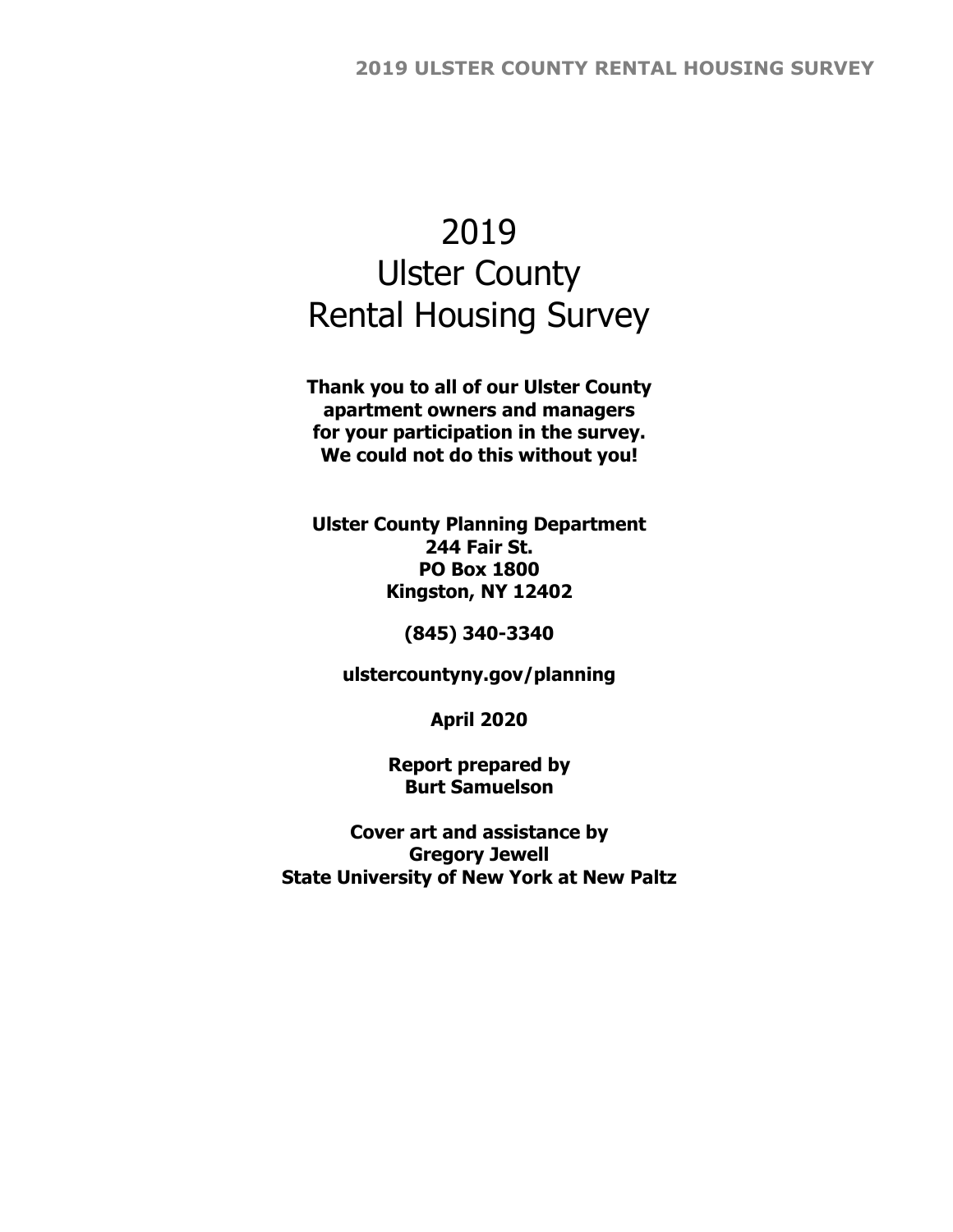### **Abstract**

- **The 2019 Rental Housing Survey was sent to 251 owners/managers. There were 101 responses for an overall response rate of 40.24%, representing 2,705 units.**
- **For Non-Subsidized Housing, the response rate was 32.41% with surveys completed for 70 properties in a sample of 216. A total of 968 units were part of the Survey from these 70 properties.**
- **For Subsidized Housing, the response rate was 88.57% with surveys completed for 31 properties in a sample of 35. These 31 properties have 1,737 units.**
- **Using the HUD definition of cost-burdened families i.e. housing expenses of 30% of household income or more, the yearly income required to support the Average Rent for Non-Subsidized Housing in 2019 without being a cost burdened is:**

| Studio | \$26,480 |
|--------|----------|
| 1-BR   | \$41,120 |
| 2-BR   | \$51,760 |
| 3-BR   | \$53,480 |

- **The vacancy rate, as surveyed, for Non-Subsidized Housing in 2019 is 3.51% with 34 of 968 units vacant. The vacancy rate in 2018 was 3.16%.**
- **This 2019 Rental Housing Survey collected data for 2,974 units, including 269 units in the Advertised Rental Housing sample.**
- **Below are the average aggregate rents for Ulster County from 2015 to 2019. This metric combines market-rate rents for studio, one-bedroom, two-bedroom and three-bedroom and calculates their average for each year. This is meant to give readers a general sense of whether renting a home is getting more expensive, cheaper or costing about the same.**

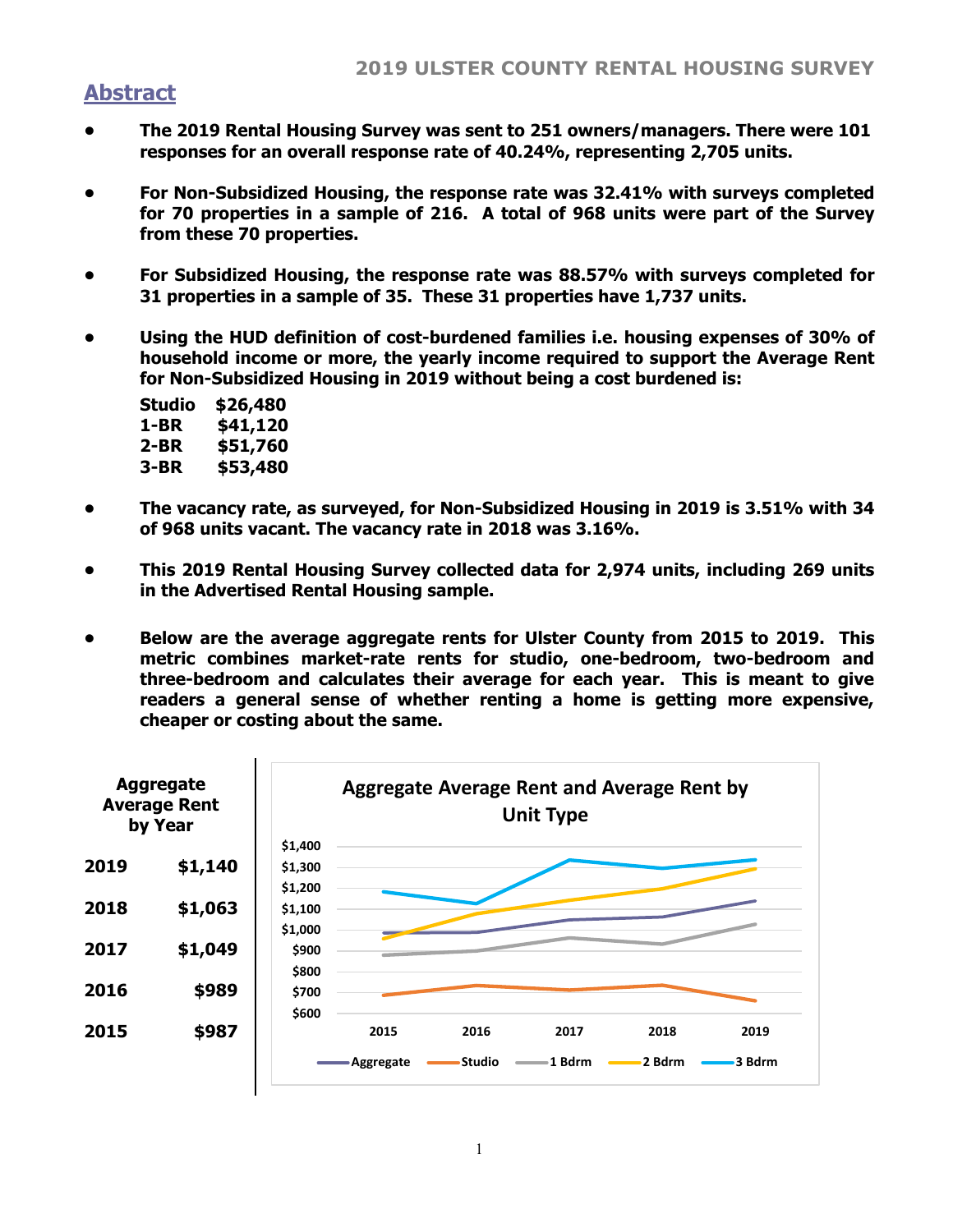### **Introduction**

This report presents fundamental information about Ulster County's rental housing market. It includes information on supply, cost and affordability. Three categories of housing units are included: **Non-Subsidized Housing, Advertised Rental Housing and Subsidized Housing.** The 2010 U.S. Decennial Census had 48,189 or 26.4% of the County's population living in rental housing. More than a quarter of our county's population lives in rental housing.

### **Methodology**

**Non-Subsidized Housing** information is derived from responses to the Ulster County Rental Housing Survey Questionnaire. The questionnaire asks for the following information:

- Number of units by size  $( #$  bedrooms)
- Monthly rent for each apartment size
- Utilities included in the rent
- Number of vacancies in each
- If waiting list was kept and if not, why?
- Number/type of units set aside for seniors/disabled

The number of questionnaires sent has varied each year as the survey evolved. It began with 32 and grew to as many as 354 in 2015. For the 2019 Survey, 216 questionnaires for market-rate rentals were sent to landlords or property managers who could complete these questionnaires or have Ulster County Planning Department staff complete them using information submitted via phone or email.

Attention has been paid to receive responses from municipalities that have been under-represented in previous years. Our goal is to correlate the percentage of units in the survey sample for each municipality with the corresponding percentage of actual rental units to make the Survey a true representative sample for the entire county. As we are dependent on the voluntary cooperation of our landlords and property managers, it doesn't always come out perfectly. In addition, the Survey has consistently reached out to major housing complexes in each municipality.

For 2019, the overall response rate was 40.24% with 101 properties responding out of a sample size of 251, which was lower than the 2018 response rate of 43.12%. The sample size in 2018 was larger at 269, with 116 properties responding to the Rental Housing Survey.

**RUPCO's Ulster County Apartment Listings** supplies data for the Advertised Rental Housing portion of this report. Ulster Publishing's **hudsonvalleyone.com** and the print edition of the **Kingston Times (Almanac Weekly)** along with **Craigslist.org** are also sources of data for Advertised Rental Housing. Ulster County Apartment Listings provide the following information for each rental unit:

- Building type (1-Family, Mobile Home, Apt.)
- Number of bedrooms
- Rental amount
- Inventory of utilities included in the rent
- Location
- Phone number of contact person
- Date available
- Source (ad, phone call)

Ulster County Planning Department staff collected data from various print and online resources. See page 9 for more details. All data were screened for duplicates.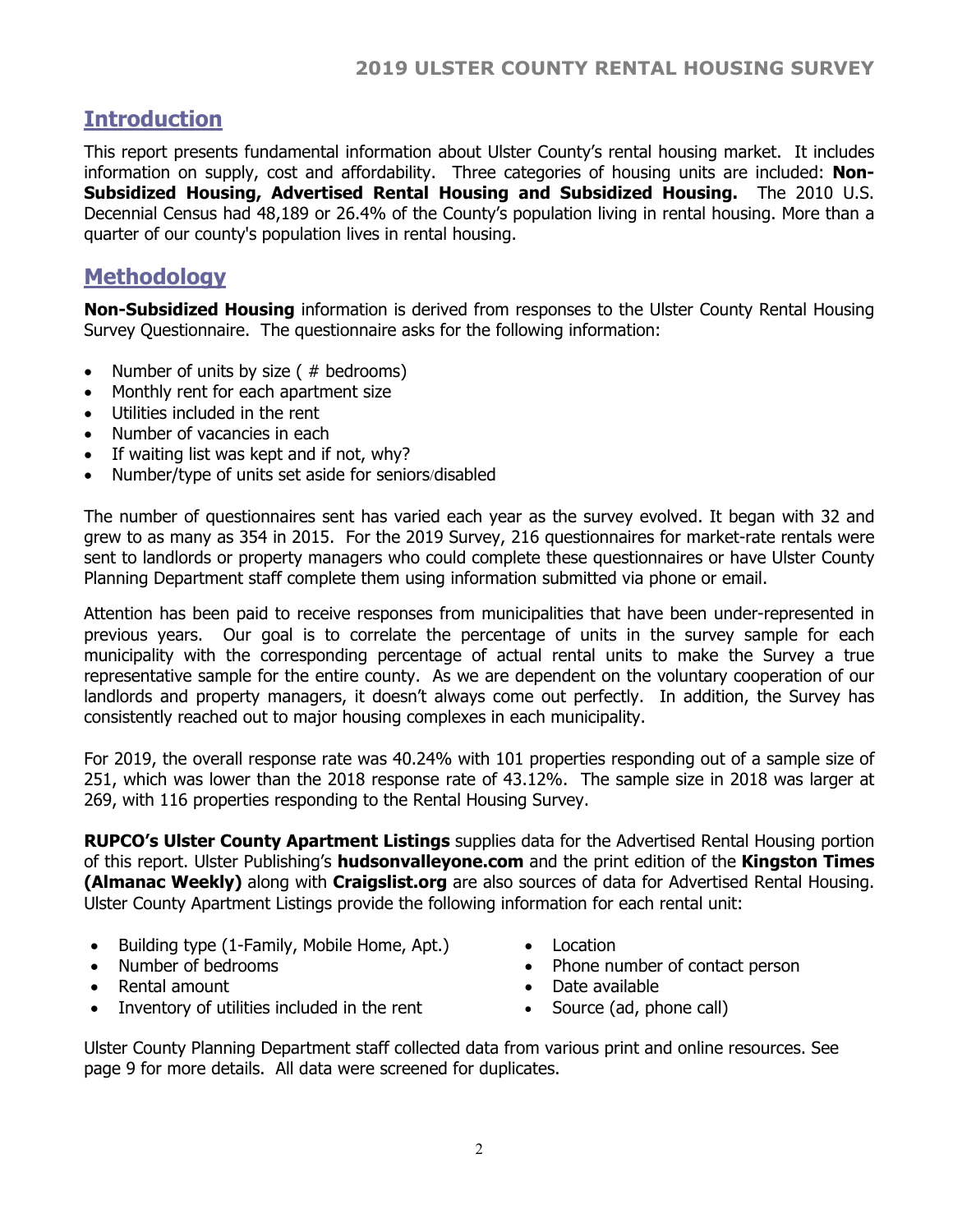**Subsidized Housing** data originates from responses to the Ulster County Rental Housing Survey Questionnaire and/or phone inquiries to update vacancy and waiting list data. Subsidized housing providers are asked to provide the same information as the Non-Subsidized Housing Questionnaire with some modification. As rental amounts for subsidized units are predicated on subsidy regulations, rental amounts were not obtained. Instead, subsidized housing providers were asked "How is rent calculated?" and "What are the income limits, if any?" Additional information requested of subsidized housing providers was:

- Target populations served (seniors, disabled, homeless, single parent)
- If waiting lists were kept because there was enough demand

### **Who Rents in Ulster County?**

According to **American Community Survey 2014 – 2018 Five-Year Estimates,** renters in Ulster County comprise many different household types. The table below illustrates the numbers and types of households of Ulster County renters.

| <b>Renter Occupied Units</b>                            |        |
|---------------------------------------------------------|--------|
| by Household Type with Presence and Age of Own Children |        |
| American Community Survey 2014-2018 Five-Year Estimates |        |
|                                                         |        |
| <b>Family Households</b>                                | 9,764  |
|                                                         |        |
| Married-couple family                                   | 4,846  |
| with own children under 18 years old                    | 2,181  |
| not own children under 18 years old                     | 2,665  |
|                                                         |        |
| Male householder, no wife present                       | 1,569  |
| with own children under 18 years old                    | 1,039  |
| not own children under 18 years old                     | 530    |
| Female householder, no husband present                  | 3,349  |
| with own children under 18 years old                    | 2,240  |
| not own children under 18 years old                     | 1,109  |
|                                                         |        |
| <b>Non-Family Households</b>                            | 11,960 |
|                                                         |        |
| <b>Total Ulster County Renter Households</b>            | 21,724 |
| <b>Total Ulster County Renter Persons</b>               | 47,850 |
|                                                         |        |

**Own children** in a family are sons and daughters, including stepchildren and adopted children, of the householder. Similarly, "own" children in a subfamily are sons and daughters of the married couple or parent in the subfamily. (All children shown as members of related subfamilies are own children of the person(s) maintaining the subfamily.) For each type of family unit identified in the Current Population Survey (a joint program of the U.S. Census Bureau and U.S. Bureau of Labor Statistics), the count of "own children under 18 years old" is limited to never-married children; however, "own children under 25" and "own children of any age," as the terms are used here, include all children regardless of marital status. The counts include never-married children living away from home in college dormitories.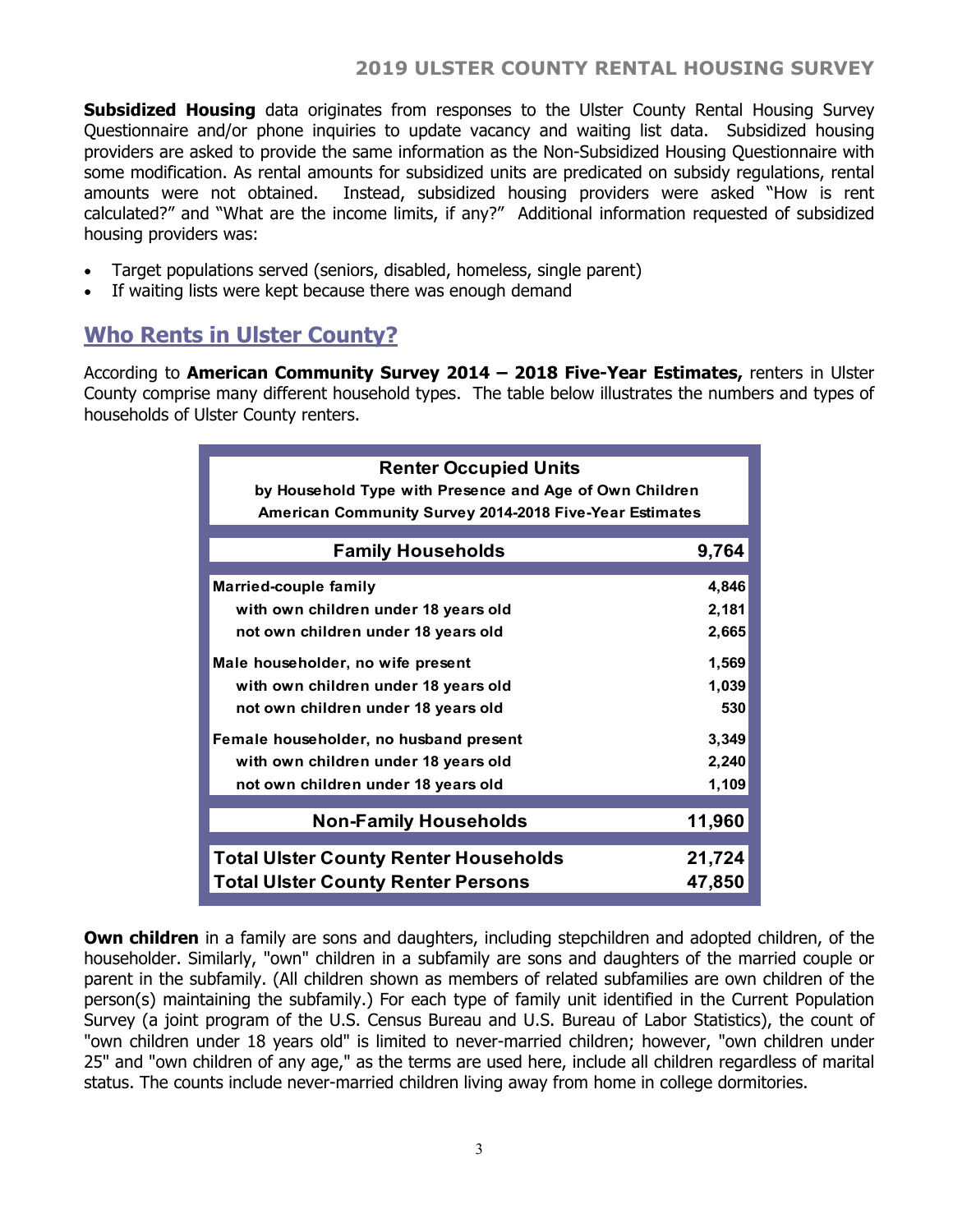## **Comparison**

The chart below compares 2010 Census rental housing data with the 2019 Rental Survey sample.

|                     | 2010 Census Rental - 2019 Survey Sample Comparison<br>by Municipality |                        |                                |                |  |                           |                         |                       |              |              |  |  |  |  |  |
|---------------------|-----------------------------------------------------------------------|------------------------|--------------------------------|----------------|--|---------------------------|-------------------------|-----------------------|--------------|--------------|--|--|--|--|--|
|                     |                                                                       |                        |                                |                |  |                           |                         |                       |              |              |  |  |  |  |  |
|                     |                                                                       | <b>Census Data</b>     |                                |                |  | <b>Rental Survey Data</b> |                         |                       |              |              |  |  |  |  |  |
| <b>Municipality</b> | <b>Housing</b><br><b>Units</b>                                        | Rental<br><b>Units</b> | % Rentals % County<br>in Muni. | <b>Rentals</b> |  | Non-S.<br><b>Units</b>    | Advtsd.<br><b>Units</b> | Subs.<br><b>Units</b> | <b>Total</b> | %Survey      |  |  |  |  |  |
|                     |                                                                       |                        |                                |                |  |                           |                         |                       | in Survey    | <b>Units</b> |  |  |  |  |  |
| <b>Ellenville</b>   | 1,845                                                                 | 914                    | 49.5%                          | 4.0%           |  | 68                        | 30                      | 206                   | 304          | 10.2%        |  |  |  |  |  |
| <b>Denning</b>      | 531                                                                   | 64                     | 12.1%                          | 0.3%           |  |                           |                         |                       |              |              |  |  |  |  |  |
| <b>Esopus</b>       | 3,969                                                                 | 1,031                  | 26.0%                          | 4.5%           |  | 16                        | 8                       |                       | 24           | 0.8%         |  |  |  |  |  |
| Gardiner            | 2.610                                                                 | 534                    | 20.5%                          | 2.3%           |  | 9                         | 6                       |                       | 15           | 0.5%         |  |  |  |  |  |
| Hardenburgh         | 344                                                                   | 31                     | 9.0%                           | 0.1%           |  |                           |                         |                       |              |              |  |  |  |  |  |
| <b>Hurley</b>       | 3,069                                                                 | 399                    | 13.0%                          | 1.7%           |  |                           |                         |                       | 0            | 0.0%         |  |  |  |  |  |
| Kingston (C)        | 11,147                                                                | 5.897                  | 52.9%                          | 25.8%          |  | 367                       | 67                      | 876                   | 1,310        | 44.0%        |  |  |  |  |  |
| Kingston (T)        | 432                                                                   | 60                     | 13.9%                          | 0.3%           |  |                           |                         |                       | 0            |              |  |  |  |  |  |
| Lloyd               | 4,419                                                                 | 1,362                  | 30.8%                          | 6.0%           |  | 109                       | 22                      | 51                    | 182          | 6.1%         |  |  |  |  |  |
| <b>Marbletown</b>   | 2,989                                                                 | 482                    | 16.1%                          | 2.1%           |  | 9                         | 1                       |                       | 10           | 0.3%         |  |  |  |  |  |
| Marlborough         | 3,644                                                                 | 1,084                  | 29.7%                          | 4.7%           |  | 28                        | 10                      | 113                   | 151          | 5.1%         |  |  |  |  |  |
| <b>New Paltz</b>    | 6,828                                                                 | 3,399                  | 49.8%                          | 14.9%          |  | 72                        | 15                      | 24                    | 111          | 3.7%         |  |  |  |  |  |
| Olive               | 2.498                                                                 | 423                    | 16.9%                          | 1.9%           |  | $\overline{7}$            | $\overline{7}$          | 19                    | 33           | 1.1%         |  |  |  |  |  |
| <b>Plattekill</b>   | 4,242                                                                 | 1,174                  | 27.7%                          | 5.1%           |  | 60                        | 10                      |                       | 70           | 2.4%         |  |  |  |  |  |
| <b>Rochester</b>    | 4,019                                                                 | 707                    | 17.6%                          | 3.1%           |  | $\overline{7}$            | 3                       | 9                     | 19           | 0.6%         |  |  |  |  |  |
| <b>Rosendale</b>    | 2,897                                                                 | 742                    | 25.6%                          | 3.2%           |  | $\overline{7}$            | 5                       | 40                    | 52           | 1.7%         |  |  |  |  |  |
| <b>Saugerties</b>   | 11,108                                                                | 3,748                  | 33.7%                          | 16.4%          |  | 123                       | 32                      | 161                   | 316          | 10.6%        |  |  |  |  |  |
| <b>Shandaken</b>    | 2,776                                                                 | 519                    | 18.7%                          | 2.3%           |  | 13                        | 3                       |                       | 16           | 0.5%         |  |  |  |  |  |
| Shawangunk          | 4,333                                                                 | 883                    | 20.4%                          | 3.9%           |  | 8                         | 3                       |                       | 11           | 0.4%         |  |  |  |  |  |
| <b>Ulster</b>       | 5,368                                                                 | 1,574                  | 29.3%                          | 6.9%           |  | 35                        | 9                       | 162                   | 206          | 6.9%         |  |  |  |  |  |
| Wawarsing           | 6,211                                                                 | 1,871                  | 30.1%                          | 8.2%           |  | 14                        | 11                      |                       | 25           | 0.8%         |  |  |  |  |  |
| <b>Woodstock</b>    | 4,157                                                                 | 793                    | 19.1%                          | 3.5%           |  | 16                        | 27                      | 76                    | 119          | 4.0%         |  |  |  |  |  |
| <b>Total</b>        | 89,436                                                                | 27,691                 | 29.4%                          | 100%           |  | 968                       | 269                     | 1737                  | 2,974        | 100%         |  |  |  |  |  |

Municipalities with the highest number of rental units in the Survey are the City of Kingston, Saugerties (town and village) and Ellenville. Lloyd saw more respondents to the market-rate survey for 2019 than in previous years.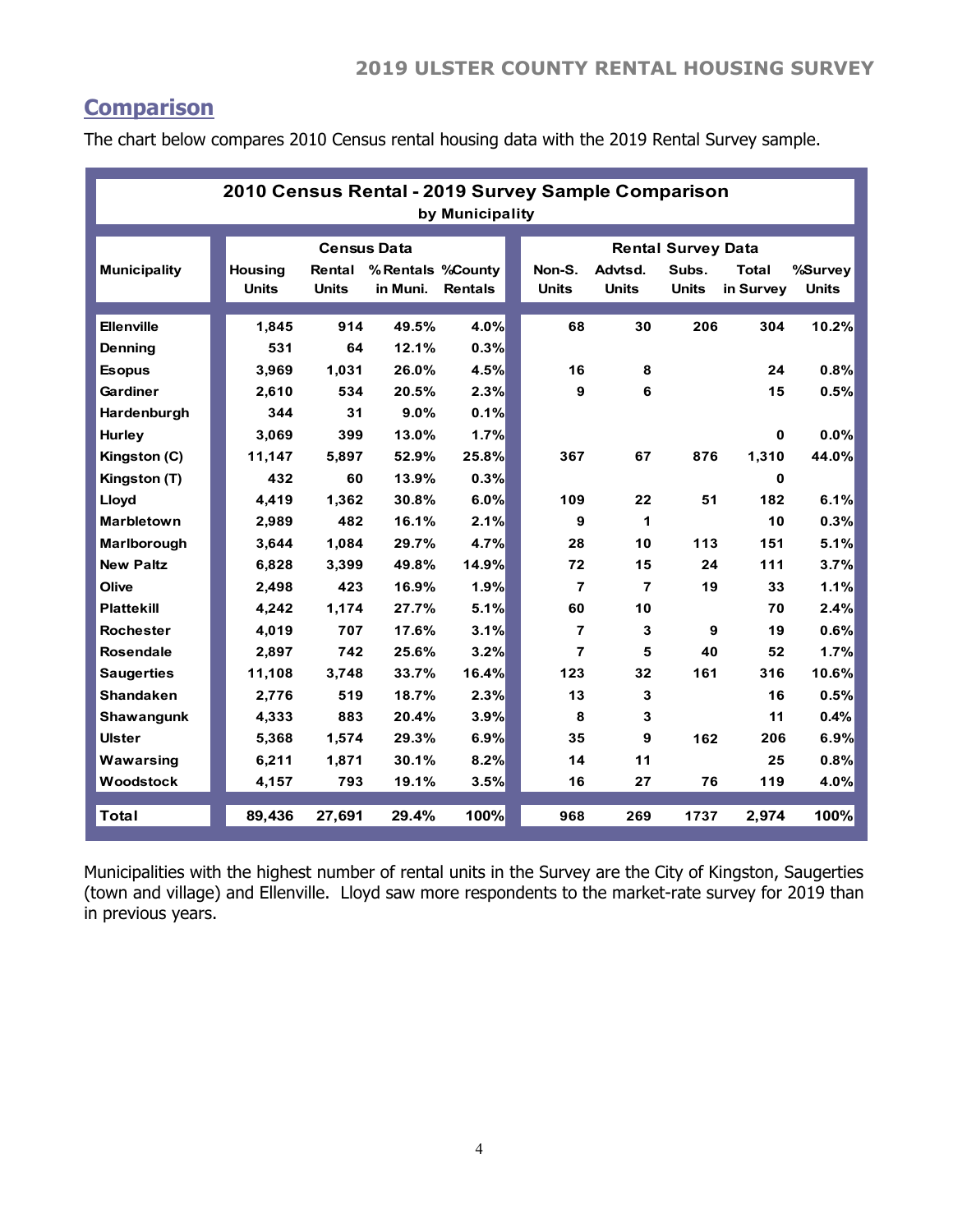### **Non-Subsidized Housing**

|                     | <b>2019 Non-Subsidized Apartments</b>     |               |              |              |              |
|---------------------|-------------------------------------------|---------------|--------------|--------------|--------------|
|                     | <b>Sample by Municipality / Unit Size</b> |               |              |              |              |
| <b>Municipality</b> | <b>Total Units</b>                        | <b>Studio</b> | 1 BR         | 2 BR         | 3 BR         |
|                     |                                           |               |              |              |              |
| <b>Ellenville</b>   | 68                                        | 4             | 25           | 25           | 14           |
| <b>Esopus</b>       | 16                                        |               | 11           | 5            |              |
| Gardiner            | 9                                         |               | 7            | $\mathbf{2}$ |              |
| <b>Hurley</b>       | O                                         |               |              |              |              |
| Kingston (C)        | 367                                       | 5             | 223          | 116          | 23           |
| Lloyd               | 109                                       | 1             | 19           | 76           | 13           |
| <b>Marbletown</b>   | 9                                         | 1             | 5            | 3            |              |
| Marlborough         | 28                                        | 1             | 8            | 19           |              |
| <b>New Paltz</b>    | 72                                        | 2             | 27           | 43           |              |
| Olive               | $\overline{7}$                            |               | 3            | 1            | 3            |
| <b>Plattekill</b>   | 60                                        | $\mathbf{2}$  | 21           | 32           | 5            |
| <b>Rochester</b>    | 7                                         |               | 6            | 1            |              |
| <b>Rosendale</b>    | 7                                         |               | $\mathbf{2}$ | 4            | 1            |
| <b>Saugerties</b>   | 123                                       | 17            | 41           | 65           |              |
| <b>Shandaken</b>    | 13                                        |               | 10           | 1            | $\mathbf{2}$ |
| <b>Shawangunk</b>   | 8                                         |               | $\mathbf{2}$ | 6            |              |
| <b>Ulster</b>       | 35                                        | 17            | 16           | $\mathbf{2}$ |              |
| Wawarsing           | 14                                        | 4             | 5            | 4            | 1            |
| <b>Woodstock</b>    | 16                                        | $\mathbf{2}$  | 5            | 6            | 3            |
|                     |                                           |               |              |              |              |
| <b>Total</b>        | 968                                       | 56            | 436          | 411          | 65           |
| % of Total          |                                           | 5.8%          | 45.0%        | 42.5%        | 6.7%         |

**Non-Subsidized Housing** units are rental housing units, regardless of the number of units in the structure, which do not have rental rates based on income eligibility.

For non-subsidized housing, a total of 216 Surveys were distributed with 70 responses received for a response rate of 32.41%. The only community without a response was Hurley.

One- and two-bedroom units compose 87.6% of the survey responses. This is slightly higher than the 2018 Survey results. At 5.8%, the percentage of studios decreased from 7.0% in last year's sample, whereas the percentage of three-bedroom units increased from 5.8% to 6.6% in the sample.

|                                                                 | <b>Non-Subsidized Apartments</b><br>2019 Average and Median Rent by Municipality / Unit Size |                |                                    |                   |                                                                                                                                                                    |                                                                                                                      |  |  |  |  |  |  |  |  |  |
|-----------------------------------------------------------------|----------------------------------------------------------------------------------------------|----------------|------------------------------------|-------------------|--------------------------------------------------------------------------------------------------------------------------------------------------------------------|----------------------------------------------------------------------------------------------------------------------|--|--|--|--|--|--|--|--|--|
| <b>Municipality</b>                                             | # Units                                                                                      | Avg            | <b>Studios</b>                     | <b>Median</b>     | 1 BR<br>2 BR<br><b>Median</b><br>Avg<br>Avg                                                                                                                        | 3 BR<br><b>Median</b><br><b>Median</b><br>Avg                                                                        |  |  |  |  |  |  |  |  |  |
| <b>Ellenville</b><br><b>Esopus</b><br>Gardiner<br><b>Hurley</b> | 68<br>16<br>9<br>0                                                                           | \$             | 503<br>\$                          | 488               | \$<br>\$<br>875<br>838<br>1,024<br>\$<br>\$<br>650<br>775<br>1,080<br>\$<br>\$<br>\$<br>966<br>906<br>\$<br>\$<br>1,140                                            | \$1.050<br>\$1,168<br>\$1,200<br>\$1,133<br>\$1,140                                                                  |  |  |  |  |  |  |  |  |  |
| Kingston (C)<br>Lloyd<br><b>Marbletown</b>                      | 368<br>109<br>9                                                                              | \$<br>\$<br>\$ | 720<br>S<br>735<br>S<br>650<br>\$  | 700<br>735<br>650 | \$<br>1.124<br>\$<br>1.319<br>\$<br>1.200<br>885<br>\$<br>\$<br>880<br>\$<br>1.309<br>\$<br>800<br>800<br>\$<br>933<br>\$                                          | \$<br>\$1.285<br>1.490<br>\$<br>1,545<br>\$<br>\$<br>\$<br>1.300<br>1,407<br>1,400<br>933<br>S                       |  |  |  |  |  |  |  |  |  |
| Marlborough<br><b>New Paltz</b><br>Olive<br><b>Plattekill</b>   | 28<br>72<br>7<br>60                                                                          | \$<br>\$<br>\$ | 700<br>S<br>725<br>S<br>725<br>-\$ | 700<br>725<br>725 | \$<br>850<br>850<br>1,700<br>S<br>\$<br>\$<br>1.164<br>1,170<br>1.423<br>\$<br>\$<br>\$<br>733<br>800<br>1.000<br>S<br>\$<br>\$<br>880<br>850<br>1,197<br>\$<br>\$ | 1,700<br>\$<br>1,425<br>\$<br>1,000<br>\$<br>1.067<br>\$<br>1.050<br>\$<br>1,250<br>\$<br>1,350<br>\$<br>S.<br>1,350 |  |  |  |  |  |  |  |  |  |
| <b>Rochester</b><br>Rosendale<br><b>Saugerties</b>              | 7<br>7<br>123                                                                                | \$             | 694<br>-\$                         | 750               | \$<br>725<br>725<br>750<br>\$<br>1,000<br>1.150<br>S<br>1.000<br>\$<br>\$<br>1,250<br>1.314<br>1,134<br>\$<br>\$<br>S                                              | 750<br>\$<br>1.260<br>1.150<br>\$<br>1,260<br>\$<br>1.450<br>S                                                       |  |  |  |  |  |  |  |  |  |
| Shandaken<br><b>Shawangunk</b><br><b>Ulster</b>                 | 13<br>8<br>35                                                                                | \$             | 618<br>S                           | 600               | 639<br>\$<br>649<br>\$<br>1.000<br>S<br>\$<br>900<br>900<br>1,050<br>\$<br>\$<br>\$<br>825<br>853<br>\$<br>\$<br>950                                               | \$<br>675<br>\$<br>675<br>1,000<br>\$<br>1,000<br>\$<br>950<br>\$                                                    |  |  |  |  |  |  |  |  |  |
| Wawarsing<br><b>Woodstock</b>                                   | 13<br>16                                                                                     | \$<br>\$       | 680<br>\$<br>728<br>\$             | 680<br>728        | \$<br>748<br>760<br>769<br>\$<br>S<br>\$<br>902<br>947<br>\$<br>1,228<br>\$                                                                                        | 769<br>\$<br>1.350<br>\$<br>1,350<br>S<br>\$<br>1,358<br>1,216<br>\$1,358<br>\$                                      |  |  |  |  |  |  |  |  |  |
| <b>Ulster County</b>                                            | 968                                                                                          | \$             | 662<br>\$                          | 650               | \$<br>1,294<br>\$1,028<br>\$1,140                                                                                                                                  | \$1,337<br>\$1,300<br>\$1,400                                                                                        |  |  |  |  |  |  |  |  |  |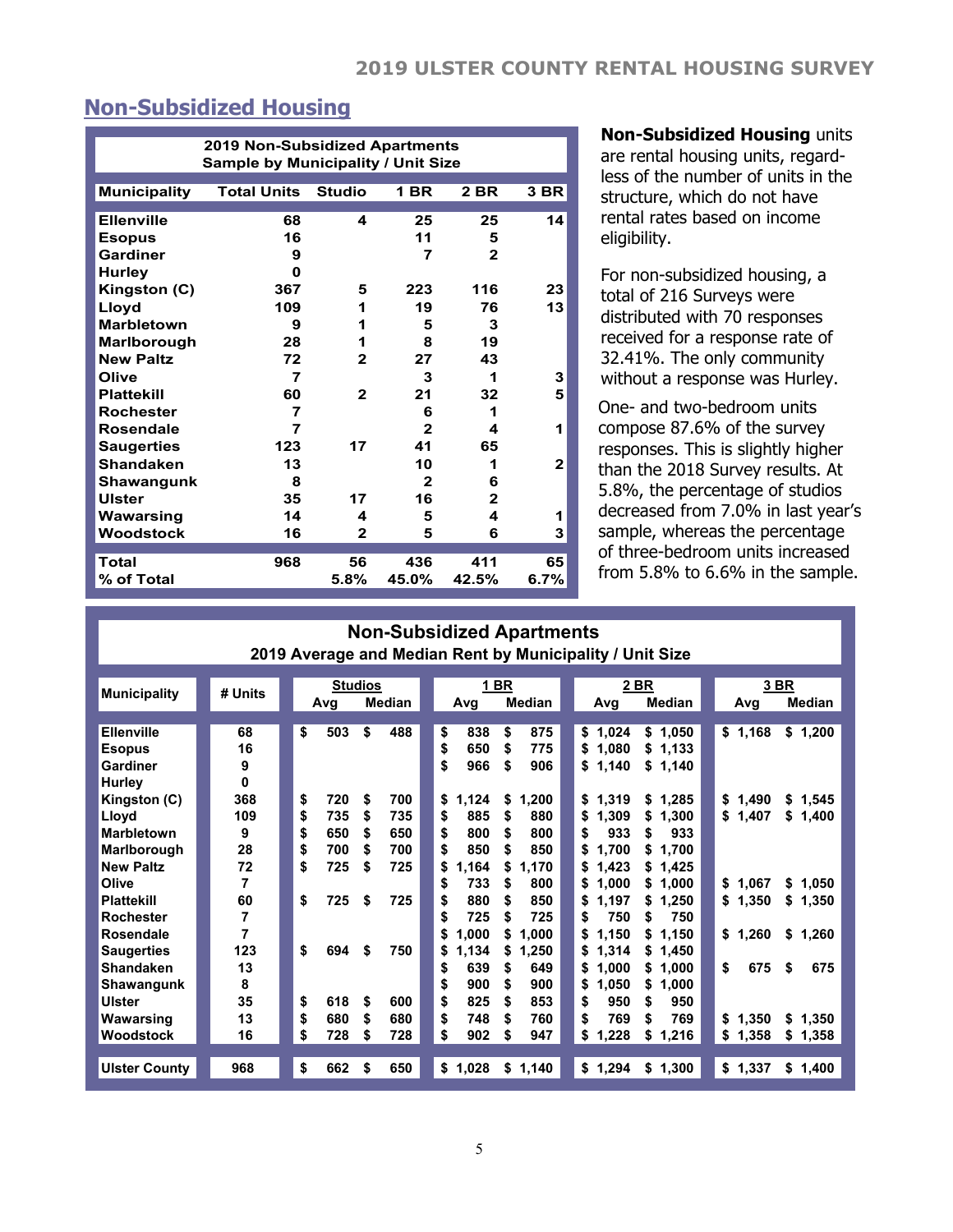|                                                                                                              | <b>Non-Subsidized Apartments</b><br><b>Average Rent Over Time</b>                |                                                                                                |                                                                                  |                                                                                                  |                                                                                  |                                                                                                          |                                                                                  |                                                                                                                          |  |  |  |  |  |  |  |
|--------------------------------------------------------------------------------------------------------------|----------------------------------------------------------------------------------|------------------------------------------------------------------------------------------------|----------------------------------------------------------------------------------|--------------------------------------------------------------------------------------------------|----------------------------------------------------------------------------------|----------------------------------------------------------------------------------------------------------|----------------------------------------------------------------------------------|--------------------------------------------------------------------------------------------------------------------------|--|--|--|--|--|--|--|
| Year / Unit Size                                                                                             |                                                                                  | <b>Studio</b>                                                                                  |                                                                                  | <b>1 BR</b>                                                                                      |                                                                                  | <b>2 BR</b>                                                                                              |                                                                                  | 3 BR                                                                                                                     |  |  |  |  |  |  |  |
| 2004<br>2005<br>2006<br>2007<br>2008<br>2009<br>2010<br>2011<br>2014<br>2015<br>2016<br>2017<br>2018<br>2019 | \$<br>\$<br>\$<br>\$<br>\$<br>\$<br>\$<br>\$<br>\$<br>\$<br>\$<br>\$<br>\$<br>\$ | 512<br>527<br>549<br>562<br>592<br>567<br>603<br>564<br>677<br>688<br>735<br>713<br>736<br>662 | \$<br>\$<br>\$<br>\$<br>\$<br>\$<br>\$<br>\$<br>\$<br>\$<br>\$<br>\$<br>\$<br>\$ | 700<br>732<br>752<br>763<br>779<br>786<br>821<br>796<br>887<br>880<br>900<br>963<br>933<br>1,028 | \$<br>\$<br>\$<br>\$<br>\$<br>\$<br>\$<br>\$<br>\$<br>\$<br>\$<br>\$<br>\$<br>\$ | 838<br>880<br>916<br>932<br>961<br>966<br>994<br>959<br>1,023<br>959<br>1,079<br>1,143<br>1,198<br>1,294 | \$<br>\$<br>\$<br>\$<br>\$<br>\$<br>\$<br>\$<br>\$<br>\$<br>\$<br>\$<br>\$<br>\$ | 994<br>1,063<br>1,095<br>1,129<br>1,108<br>1,119<br>1,165<br>1,147<br>1,153<br>1,184<br>1,127<br>1,336<br>1,296<br>1,337 |  |  |  |  |  |  |  |
| % Chg. '18-'19<br>% Chg. '15-'19                                                                             |                                                                                  | $-10.1%$<br>$-3.8%$                                                                            |                                                                                  | 10.2%<br>16.8%                                                                                   |                                                                                  | 8.0%<br>34.9%                                                                                            |                                                                                  | 3.2%<br>12.9%                                                                                                            |  |  |  |  |  |  |  |
| 2019 Income Required<br>w/out Rent Burden                                                                    |                                                                                  | \$26,480                                                                                       |                                                                                  | \$41,120                                                                                         |                                                                                  | \$51,760                                                                                                 |                                                                                  | \$53,480                                                                                                                 |  |  |  |  |  |  |  |

|                                                                                                                                                  | <b>Non-Subsidized Apartments</b><br><b>Median Rent Over Time</b>                 |                                                                                                                                                                                                           |                                                                                                                    |                                                                                  |                                                                                                                               |                                                                                  |                                                                                                                                             |  |  |  |  |  |  |  |  |
|--------------------------------------------------------------------------------------------------------------------------------------------------|----------------------------------------------------------------------------------|-----------------------------------------------------------------------------------------------------------------------------------------------------------------------------------------------------------|--------------------------------------------------------------------------------------------------------------------|----------------------------------------------------------------------------------|-------------------------------------------------------------------------------------------------------------------------------|----------------------------------------------------------------------------------|---------------------------------------------------------------------------------------------------------------------------------------------|--|--|--|--|--|--|--|--|
| Year / Unit Size                                                                                                                                 | <b>Studio</b>                                                                    |                                                                                                                                                                                                           | 1 BR                                                                                                               |                                                                                  | 2 BR                                                                                                                          |                                                                                  | 3 BR                                                                                                                                        |  |  |  |  |  |  |  |  |
| 2004<br>2005<br>2006<br>2007<br>2008<br>2009<br>2010<br>2011<br>2014<br>2015<br>2016<br>2017<br>2018<br>2019<br>% Chg. '18-'19<br>% Chg. '15-'19 | \$<br>\$<br>\$<br>\$<br>\$<br>\$<br>\$<br>\$<br>\$<br>\$<br>\$<br>\$<br>\$<br>\$ | \$<br>525<br>\$<br>550<br>\$<br>550<br>\$<br>550<br>\$<br>588<br>\$<br>565<br>\$<br>625<br>\$<br>565<br>\$<br>624<br>\$<br>700<br>\$<br>713<br>\$<br>750<br>\$<br>750<br>\$<br>650<br>$-13.3%$<br>$-7.1%$ | 725<br>775<br>775<br>756<br>780<br>780<br>850<br>775<br>878<br>875<br>878<br>900<br>900<br>1,140<br>26.7%<br>30.3% | \$<br>\$<br>\$<br>\$<br>\$<br>\$<br>\$<br>\$<br>\$<br>\$<br>\$<br>\$<br>\$<br>\$ | 850<br>900<br>935<br>960<br>975<br>990<br>1,000<br>950<br>1,023<br>1,100<br>1,048<br>1,098<br>1,200<br>1,300<br>8.3%<br>18.2% | \$<br>\$<br>\$<br>\$<br>\$<br>\$<br>\$<br>\$<br>\$<br>\$<br>\$<br>\$<br>\$<br>\$ | 1,000<br>1,100<br>1,100<br>1,100<br>1,155<br>1,155<br>1,175<br>1,175<br>1,119<br>1,140<br>1,140<br>1,275<br>1,299<br>1,400<br>7.8%<br>22.8% |  |  |  |  |  |  |  |  |
| 2019 Income Required<br>w/out Rent Burden                                                                                                        | \$26,000                                                                         |                                                                                                                                                                                                           | \$45,600                                                                                                           |                                                                                  | \$52,000                                                                                                                      |                                                                                  | \$56,000                                                                                                                                    |  |  |  |  |  |  |  |  |

With the exception studios, the survey shows that from 2018 to 2019 countywide percent of rent increases were greater than inflation. Similarly, the five-year (2015-19) rent increase was also greater than inflation. One-bedroom units saw consistent increases in the last five surveys, with the 2018- 2019 year-to-year increase surpassing 10%. Twobedroom units have seen increased average rents in the last four surveys. Three-bedroom units while fluctuating also follow the general trend of increased rents as seen in the last six surveys.

Studios saw a significant decrease in rents for the 2019 Survey with rural areas of the County having markedly lower rents than the urban areas.

The countywide median rents for one-bedroom, two-bedroom and threebedroom units increased. These increases in median rents were significant, but the increase for onebedroom units was over three times larger than the increases for two- and three-bedroom units.

As with average rents, the median rent for studios decreased considerably. This suggests that more studio apartments are being rented for amounts seen over 5 years ago.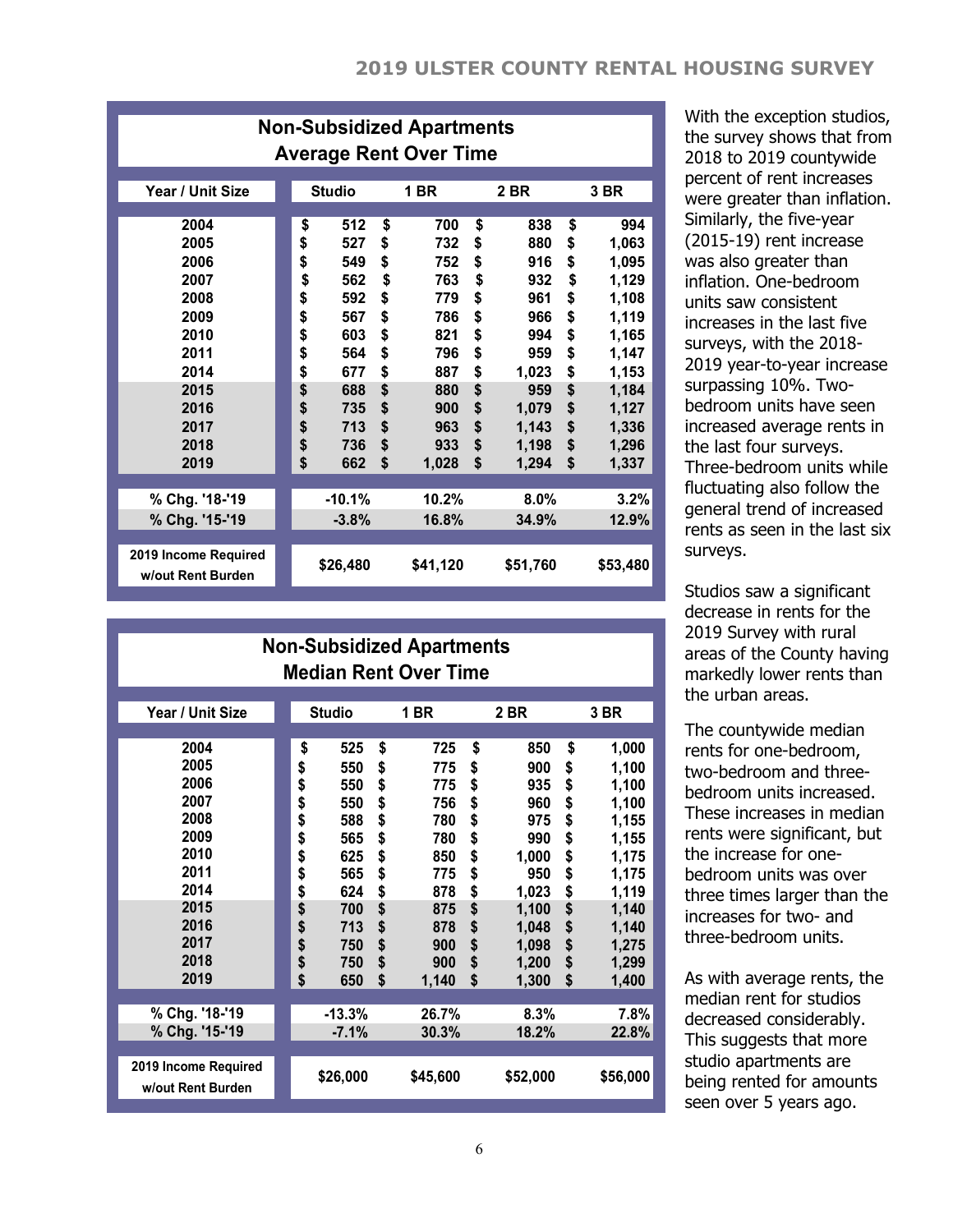The table below compares the 2019 US Dept. of Housing and Urban Dev. (HUD) Fair Market Rents (FMR) to the survey average and median rents for 2019. FMR are used in various government programs to calculate the subsidies for eligible low-income renters that will be paid to landlords.

|                 | 2019 Comparison HUD Fair Market Rents/Survey Non-Subsidized Rents |            |    |           |          |           |    |                    |          |                  |  |  |  |  |  |
|-----------------|-------------------------------------------------------------------|------------|----|-----------|----------|-----------|----|--------------------|----------|------------------|--|--|--|--|--|
| <b>Apt.Type</b> |                                                                   | <b>FMR</b> |    | Avg. Rent | \$ Diff. | $%$ Diff. |    | <b>Median Rent</b> |          | \$ Diff. % Diff. |  |  |  |  |  |
| <b>Studio</b>   | S                                                                 | 777        | \$ | 662       | \$115    | 17.4%     | \$ | 650                | \$127    | 19.5%            |  |  |  |  |  |
| <b>1 BR</b>     | S                                                                 | 962        | \$ | 1,028     | -\$66    | $-6.4%$   | \$ | 1,140              |          | $-$178 - 15.6%$  |  |  |  |  |  |
| 2 BR            | S                                                                 | 1,210      | \$ | 1,294     | $-$ \$84 | $-6.5%$   | \$ | 1,300              | $-$ \$90 | $-6.9%$          |  |  |  |  |  |
| 3 BR            | S                                                                 | 1,537      | \$ | 1,337     | \$200    | 15.0%     | \$ | 1,400              | \$137    | 9.8%             |  |  |  |  |  |

Given the large difference between FMR rent and median rent, one-bedroom units appear to have the strongest demand related to the supply of rental housing. This makes rent for one-bedroom units higher than the FMR. The same is true, although less dramatically, for two-bedroom rental units where the FMR is lower than what's charged in the non-subsidized sample.

|                                                                                                                                          | <b>2019 Non-Subsidized Apartments</b><br><b>Vacant Units by Municipality</b> |                            |                                                                                   |                                                                                                                                                             |                                             |                   |                                                                                 |  |  |  |  |  |  |  |  |
|------------------------------------------------------------------------------------------------------------------------------------------|------------------------------------------------------------------------------|----------------------------|-----------------------------------------------------------------------------------|-------------------------------------------------------------------------------------------------------------------------------------------------------------|---------------------------------------------|-------------------|---------------------------------------------------------------------------------|--|--|--|--|--|--|--|--|
| <b>Municipality</b>                                                                                                                      | # Units $#$ Vac.                                                             |                            | $%$ Vac.                                                                          | <b>Municipality</b>                                                                                                                                         | # Units $#$ Vac.                            |                   | $%$ Vac.                                                                        |  |  |  |  |  |  |  |  |
| <b>Ellenville</b><br><b>Esopus</b><br>Gardiner<br>Kingston (C)<br>Lloyd<br><b>Marbletown</b><br>Marlborough<br><b>New Paltz</b><br>Olive | 68<br>16<br>9<br>368<br>109<br>9<br>28<br>72<br>7                            | 1<br>1<br>1<br>8<br>4<br>1 | $1.47\%$<br>6.25%<br>$11.11\%$<br>2.17%<br>3.67%<br>0%<br>3.57%<br>$0\%$<br>$0\%$ | <b>Plattekill</b><br><b>Rochester</b><br>Rosendale<br><b>Saugerties</b><br><b>Shandaken</b><br>Shawangunk<br><b>Ulster</b><br>Wawarsing<br><b>Woodstock</b> | 60<br>7<br>123<br>13<br>8<br>35<br>13<br>16 | 3<br>$12 \,$<br>3 | $0\%$<br>42.86%<br>$0\%$<br>9.76%<br>$0\%$<br>$0\%$<br>$0\%$<br>23.08%<br>$0\%$ |  |  |  |  |  |  |  |  |
|                                                                                                                                          |                                                                              |                            |                                                                                   | 34 Vacant Units/968 Units in Sample = Vacancy Rate of 3.51%                                                                                                 |                                             |                   |                                                                                 |  |  |  |  |  |  |  |  |

The table above shows vacancy data for surveyed Non-Subsidized Housing for 2019.

The 2019 Vacancy Rate, for Non-Subsidized Housing responding to the survey is 3.51% with 34 units vacant at the time of the Survey.

The sample vacancy rate has been rising over the last few years from 2.36% in 2016, 2.65% in 2017, 3.16% in 2018 and 3.52% in 2019. The current vacancy rate is at a level comparable to that seen in 2009 and 2010.

Housing professionals recognize a vacancy rate of 5% as an indicator of an optimally functioning rental housing market. A lower than average vacancy rate restricts tenant choice and mobility and gives landlords significant pricing power.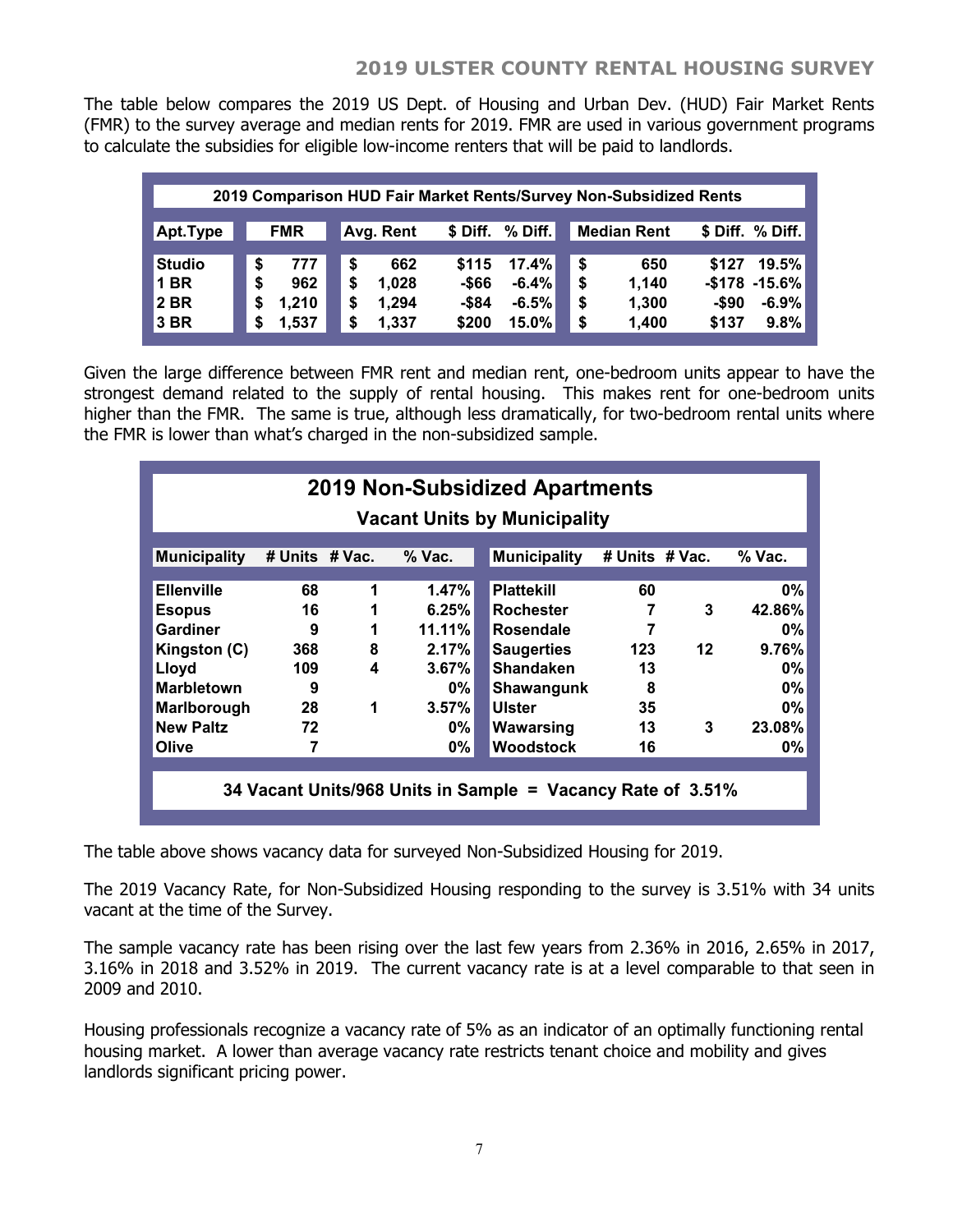

## **Vacancy Rate Over Time Non-Subsidized Housing**

The survey county-wide vacancy rate increased in 2019 and remained above 3% for the second consecutive year. However, demand for rental housing remains strong in most of the urbanized areas the County, including Kingston, New Paltz, and Ellenville.

Additional data on rental vacancy is available from the **American Community Survey** (ACS), this ongoing survey from the U.S. Census Bureau collects sample data every year. The ACS results are published as one and five-year estimates. One-year estimates are the most variable, but allow for yearto-year comparisons. Five-year estimates offer statistics with smaller margins of error.

For the 2014-2018 ACS Five-Year Estimate, rental vacancy rate in Ulster County was 5.3%. In the preceding five-year period, the 2009-2013 ACS Five-Year Estimate had a 6.9% rental vacancy rate. This reduction in vacancy rate would be consistent with this Survey's five-year average.

The **2010 U.S. Decennial Census** reported a rental vacancy rate of 7.9% for Ulster County. It should be noted that the Decennial Census is a physical count of the population and housing units in the United States and not a statistical sample.

All vacancy rates referred to in this report are market vacancies, not economic vacancies. The market vacancy rate is the number of units available for rent divided by the total number of rentable units. An economic vacancy is usually characterized as a unit that is not available for rent. Examples of economic vacancies are model units, manager units, units being readied for occupancy, units being used for storage, units being renovated or any unit that is not rentable in its current condition. The ACS and Decennial Census vacancy statistics include rental units that are vacant but not available for rent. This would be one reason ACS and Decennial Census vacancy rates are larger than the ones found in the Ulster County Rental Survey.

Differences between market vacancy rates and economic vacancy rates can vary widely. As the focus of this report is the availability and affordability of rental housing from a consumer perspective, market vacancy rate is the vacancy rate provided.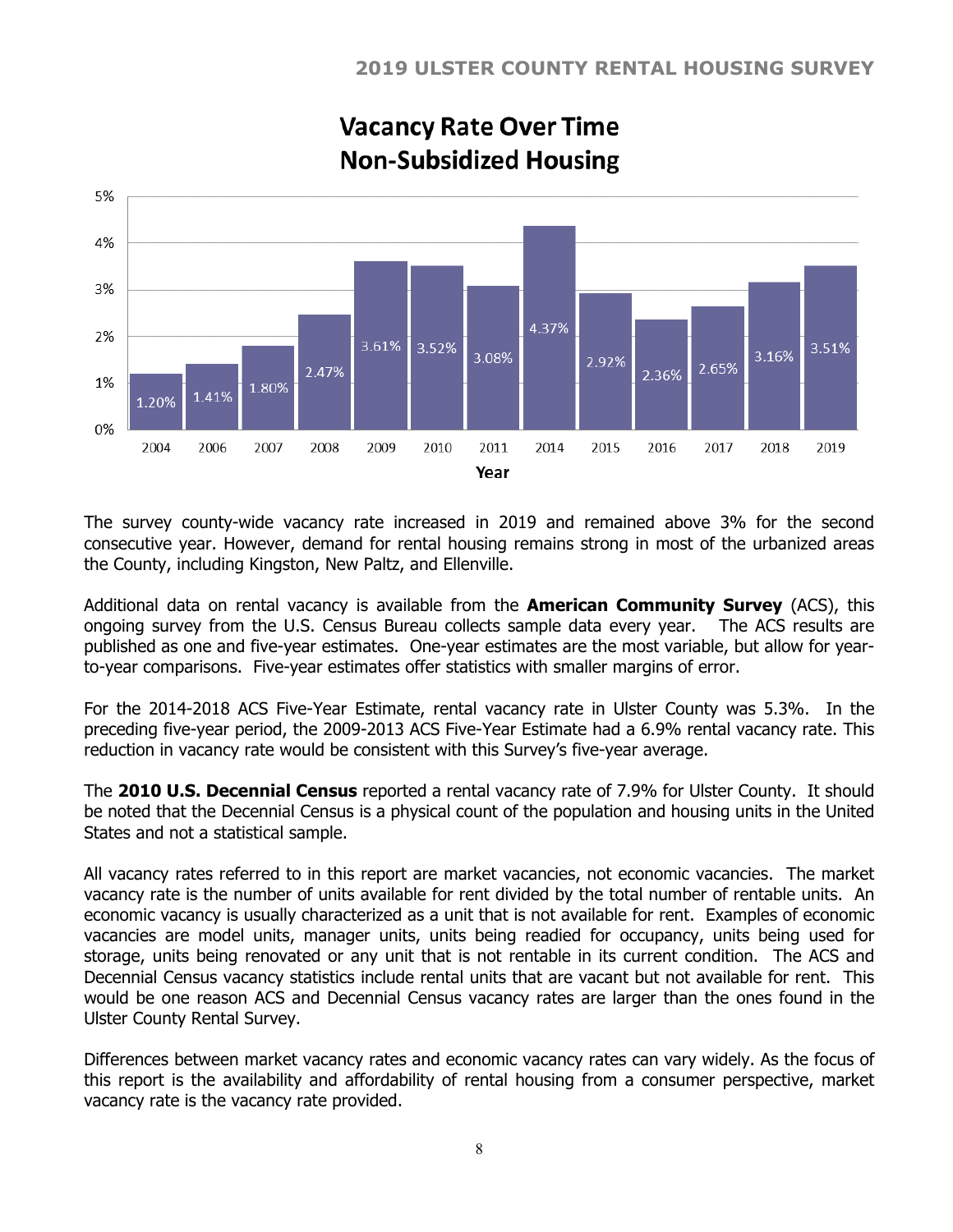### **Advertised Rental Housing**

**Advertised Rental Housing** is any unit available for rent at the time that the survey was taken. Advertised Rental Housing may be apartments, mobile homes, row houses or single-family detached houses. The information contained in the Advertised Rental Housing section is compiled from the **Ulster County Apartment Listings posted by RUPCO, print edition of the Kingston Times, classifieds section of hudsonvalleyone.com, and Craigslist.org Hudson Valley section for apartments and housing rentals**.

For 2019, a compilation of ten months' available rentals was used. **Advertised Rental Housing**  figures for 2019 are from January through October of 2019 and were screened to eliminate duplicate listings.

The sample size for Advertised Rental Housing for 2019 is 269 units, an increase from the 2018 sample of 215 units.

The percentage of one-bedroom units increased from 2018 to 2019. This is the second consecutive survey where it increased. For 2019, the percentage of **Advertised Rental Housing** units by size shows roughly the same percentage of studios, and the exact same percentage of twobedroom units from the 2018 Survey. The percentage of threebedroom units in the 2019 Survey increased to over twenty percent of the total share, the first time since the 2011 Survey.

Ellenville's share of **Advertised Rental Housing** units saw a significant increase from 2018 to 2019, going from 4.7% to 11.2%. During this same period, Kingston's share also increased from 20% to 24.9%, as did the share for Saugerties, from 8.8% to 11.9%. The share of units for New Paltz decreased from 13% to 5.6%. Ellenville and New Paltz saw the greatest changes to their share in the advertised sample.

### **2019 Advertised Rental Housing Distribution by Municipality/Unit Size**

| <b>Municipality</b> | <b>Studio</b>  | 1 BR           | 2 BR         | 3 BR                    | Total | % of Total |
|---------------------|----------------|----------------|--------------|-------------------------|-------|------------|
| <b>Ellenville</b>   | $\mathbf{2}$   | 7              | 8            | 13                      | 30    | 11.2%      |
| <b>Esopus</b>       | 1              | 5              | $\mathbf{2}$ |                         | 8     | 3.0%       |
| Gardiner            |                | 3              | 1            | $\mathbf{2}$            | 6     | 2.2%       |
| <b>Hurley</b>       |                |                |              |                         | 0     | 0.0%       |
| Kingston (C)        | 4              | 19             | 23           | 21                      | 67    | 24.9%      |
| Lloyd               | $\mathbf{2}$   | 11             | 8            | 1                       | 22    | 8.2%       |
| <b>Marbletown</b>   |                | 1              |              |                         | 1     | 0.4%       |
| Marlborough         | 3              | $\overline{2}$ | 4            | 1                       | 10    | 3.7%       |
| <b>New Paltz</b>    | $\overline{2}$ | 5              | 7            | 1                       | 15    | 5.6%       |
| Olive               |                | 4              | 3            |                         | 7     | 2.6%       |
| <b>Plattekill</b>   |                | 4              | 5            | 1                       | 10    | 3.7%       |
| <b>Rochester</b>    |                | $\mathbf{2}$   | 1            |                         | 3     | 1.1%       |
| <b>Rosendale</b>    | $\mathbf{2}$   | 1              | $\mathbf{2}$ |                         | 5     | 1.9%       |
| <b>Saugerties</b>   | $\overline{2}$ | 13             | 11           | 6                       | 32    | 11.9%      |
| <b>Shandaken</b>    |                |                | 1            | $\mathbf 2$             | 3     | 1.1%       |
| <b>Shawangunk</b>   |                | 1              |              | $\mathbf{2}$            | 3     | 1.1%       |
| <b>Ulster</b>       | 1              | 3              | 5            |                         | 9     | 3.3%       |
| Wawarsing           |                | $\mathbf{2}$   | 6            | 3                       | 11    | 4.1%       |
| Woodstock           | 8              | 12             | 3            | 4                       | 27    | 10.0%      |
|                     |                |                |              |                         |       |            |
| <b>County Total</b> | 27             | 95             | 90           | 57                      | 269   | 100%       |
| % of Total          |                |                |              | 10.0% 35.3% 33.5% 21.2% | 100%  |            |

The table on the next page gives the Average and Median Rents for **Advertised Rental Housing**, with data categorized by municipality and bedroom count.

The sample size may preclude conclusions for some municipalities. Average rents were calculated without regard to the number or type of utilities included in the rental amount.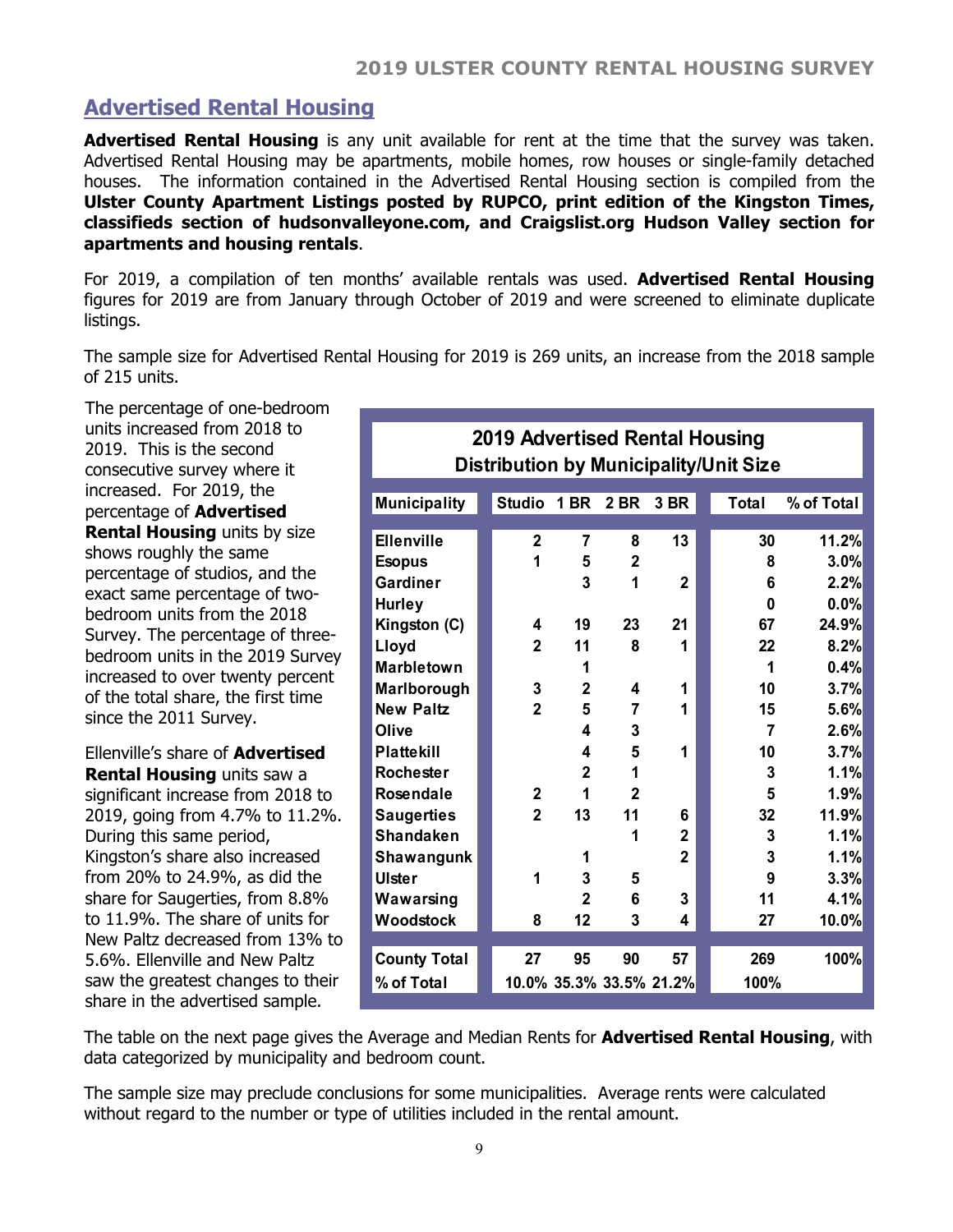|                                                                                                                                                                                                                                            | <b>Advertised Apartments</b><br>2019 Average and Median Rent by Municipality / Unit Size   |                                                                                                      |                                                                                                      |                                                                                                                                                                                                                                                                                                                                                                              |                                                                                                                                                                                                                                                                                                                                                                                |                                                                                                                                                                                                                                                                                                      |  |  |  |  |  |  |  |  |  |
|--------------------------------------------------------------------------------------------------------------------------------------------------------------------------------------------------------------------------------------------|--------------------------------------------------------------------------------------------|------------------------------------------------------------------------------------------------------|------------------------------------------------------------------------------------------------------|------------------------------------------------------------------------------------------------------------------------------------------------------------------------------------------------------------------------------------------------------------------------------------------------------------------------------------------------------------------------------|--------------------------------------------------------------------------------------------------------------------------------------------------------------------------------------------------------------------------------------------------------------------------------------------------------------------------------------------------------------------------------|------------------------------------------------------------------------------------------------------------------------------------------------------------------------------------------------------------------------------------------------------------------------------------------------------|--|--|--|--|--|--|--|--|--|
| <b>Municipality</b>                                                                                                                                                                                                                        | # Units                                                                                    | Avg                                                                                                  | <b>Studios</b><br><b>Median</b>                                                                      | <b>1 BR</b><br><b>Median</b><br>Avg                                                                                                                                                                                                                                                                                                                                          | 2 BR<br><b>Median</b><br>Avg                                                                                                                                                                                                                                                                                                                                                   | 3 BR<br>Median<br>Avg                                                                                                                                                                                                                                                                                |  |  |  |  |  |  |  |  |  |
| Ellenville<br><b>Esopus</b><br>Gardiner<br>Hurley<br>Kingston (C)<br>Lloyd<br><b>Marbletown</b><br>Marlborough<br><b>New Paltz</b><br>Olive<br><b>Plattekill</b><br>Rochester<br>Rosendale<br><b>Saugerties</b><br>Shandaken<br>Shawangunk | 30<br>8<br>6<br>$\bf{0}$<br>67<br>22<br>1<br>10<br>15<br>7<br>10<br>3<br>5<br>32<br>3<br>3 | \$<br>504<br>\$<br>700<br>831<br>\$<br>\$<br>864<br>\$<br>825<br>\$<br>840<br>\$<br>758<br>688<br>\$ | \$<br>504<br>700<br>\$<br>\$<br>825<br>\$<br>864<br>775<br>\$<br>\$<br>840<br>\$<br>758<br>\$<br>688 | \$<br>864<br>\$<br>850<br>925<br>950<br>\$<br>\$<br>\$<br>908<br>950<br>\$<br>\$<br>945<br>914<br>\$<br>863<br>\$<br>\$<br>950<br>950<br>\$<br>950<br>\$<br>\$<br>925<br>900<br>\$<br>1,137<br>\$<br>\$<br>1.100<br>\$<br>981<br>950<br>S<br>925<br>\$<br>931<br>\$<br>\$<br>838<br>838<br>\$<br>\$<br>890<br>890<br>\$<br>962<br>975<br>\$<br>\$<br>\$<br>925<br>925<br>\$. | \$<br>894<br>\$<br>900<br>1,025<br>\$<br>\$<br>1,025<br>\$<br>\$<br>1.500<br>1.500<br>\$1.214<br>1.200<br>\$<br>\$<br>1,242<br>\$<br>1,263<br>\$<br>1.044<br>\$<br>1.050<br>1.320<br>\$<br>1.350<br>S<br>\$<br>1.117<br>\$<br>1,200<br>1,275<br>S<br>1,181<br>S<br>975<br>\$<br>975<br>\$<br>1,038<br>1.038<br>\$<br>\$<br>1.050<br>\$<br>1.171<br>\$<br>\$<br>800<br>800<br>S | \$<br>1,213<br>\$1,200<br>1.400<br>\$<br>\$<br>1,400<br>\$<br>1.486<br>1.500<br>\$<br>1,460<br>\$<br>\$<br>1,460<br>\$<br>2.000<br>2.000<br>\$<br>\$<br>1,800<br>\$<br>1,800<br>1,500<br>\$<br>\$<br>1,500<br>1.442<br>\$<br>\$<br>1.413<br>1,300<br>1,300<br>\$<br>S.<br>\$<br>1,550<br>\$<br>1,550 |  |  |  |  |  |  |  |  |  |
| <b>Ulster</b><br>Wawarsing<br>Woodstock<br><b>Ulster County</b>                                                                                                                                                                            | 9<br>11<br>27<br>269                                                                       | \$<br>650<br>\$<br>846<br>\$<br>786                                                                  | \$<br>650<br>825<br>\$<br>800<br>\$                                                                  | \$<br>975<br>.009<br>1<br>S<br>750<br>750<br>S<br>\$<br>\$<br>1,108<br>\$<br>1,075<br>\$<br>950<br>950<br>\$                                                                                                                                                                                                                                                                 | 1.205<br>\$<br>1.200<br>\$<br>\$<br>1,031<br>S<br>1,043<br>\$<br>1,233<br>\$<br>1,200<br>\$<br>1,154<br>\$<br>1,175                                                                                                                                                                                                                                                            | \$<br>1.243<br>1.300<br>\$<br>\$<br>1,675<br>\$<br>1,600<br>\$<br>1,427<br>\$<br>1,425                                                                                                                                                                                                               |  |  |  |  |  |  |  |  |  |

|                                       | <b>Advertised Apartments</b><br><b>Average and Median Rent Over Time</b> |          |    |               |    |          |    |               |    |          |    |               |      |          |    |          |
|---------------------------------------|--------------------------------------------------------------------------|----------|----|---------------|----|----------|----|---------------|----|----------|----|---------------|------|----------|----|----------|
| <b>Unit Size</b>                      | <b>Studio</b><br><b>1 BR</b><br>2 BR<br>3 BR                             |          |    |               |    |          |    |               |    |          |    |               |      |          |    |          |
| Year                                  |                                                                          | Avg.     |    | <b>Median</b> |    | Avg.     |    | <b>Median</b> |    | Avg.     |    | <b>Median</b> | Avg. |          |    | Median   |
| 2004                                  | \$                                                                       | 493      | \$ | 500           | \$ | 624      | \$ | 613           | \$ | 767      | \$ | 763           | \$   | 951      | \$ | 925      |
| 2005                                  | \$                                                                       | 552      | \$ | 575           | \$ | 621      | \$ | 650           | \$ | 751      | \$ | 750           | \$   | 1.030    | \$ | 1,050    |
| 2006                                  | \$                                                                       | 530      | \$ | 530           | \$ | 665      | \$ | 680           | \$ | 939      | \$ | 850           | \$   | 1.100    | \$ | 1,175    |
| 2007                                  | \$                                                                       | 625      | \$ | 625           | \$ | 695      | \$ | 700           | \$ | 843      | \$ | 850           | \$   | 1,074    | \$ | 1,090    |
| 2008                                  | \$                                                                       | 508      | \$ | 513           | \$ | 713      | \$ | 750           | \$ | 857      | \$ | 850           | \$   | 1,101    | \$ | 1,100    |
| 2009                                  | \$                                                                       | 578      | \$ | 575           | \$ | 724      | \$ | 700           | \$ | 857      | \$ | 850           | \$   | 1.054    | \$ | 1,000    |
| 2010                                  |                                                                          | 572      | \$ | 550           | \$ | 743      | \$ | 750           | \$ | 886      | \$ | 875           | \$   | 1.071    | \$ | 1,100    |
| 2011                                  | \$                                                                       | 591      | \$ | 563           | \$ | 726      | \$ | 725           | \$ | 885      |    | 875           | \$   | 1.074    |    |          |
|                                       | \$                                                                       |          |    |               |    |          |    |               |    |          | \$ |               |      |          | \$ | 1,100    |
| 2014                                  | \$                                                                       | 752      | \$ | 743           | \$ | 871      | \$ | 850           | \$ | 949      | \$ | 850           | \$   | 1.203    | \$ | 1,200    |
| 2015                                  | \$                                                                       | 795      | \$ | 775           | \$ | 896      | \$ | 850           | \$ | 1,095    | \$ | 1.050         | \$   | 1,334    | \$ | 1,300    |
| 2016                                  | \$                                                                       | 707      | \$ | 725           | \$ | 837      | \$ | 825           | \$ | 1,034    | \$ | 975           | \$   | 1,240    | \$ | 1,200    |
| 2017                                  | \$                                                                       | 810      | \$ | 800           | \$ | 889      | \$ | 895           | \$ | 1,107    | \$ | 1.100         | \$   | 1.349    | \$ | 1,313    |
| 2018                                  | \$                                                                       | 794      | \$ | 750           | \$ | 908      | \$ | 900           | \$ | 1,176    | \$ | 1,150         | \$   | 1,443    | \$ | 1,400    |
| 2019                                  | \$                                                                       | 786      | \$ | 800           | \$ | 950      | \$ | 950           | \$ | 1,154    | \$ | 1,175         | \$   | 1,427    | \$ | 1,425    |
| % Chg. '18 - '19                      |                                                                          | $-1.0%$  |    | 6.7%          |    | 4.6%     |    | 5.6%          |    | $-1.9%$  |    | 2.2%          |      | $-1.1%$  |    | 1.8%     |
| % Chg. '15 - '19                      |                                                                          | $-1.1%$  |    | 3.2%          |    | 6.0%     |    | 11.8%         |    | 5.4%     |    | 11.9%         |      | 7.0%     |    | 9.6%     |
|                                       |                                                                          |          |    |               |    |          |    |               |    |          |    |               |      |          |    |          |
| 2019 \$ Required<br>w/out Rent Burden |                                                                          | \$31,440 |    | \$32,000      |    | \$38,000 |    | \$38,000      |    | \$46,160 |    | \$47,000      |      | \$57,080 |    | \$57,000 |

For 2019, average rents decreased slightly for studios, two and three-bedroom units from the previous year. During this same time, average rents increased 4.6% for one-bedroom units, and median rents increased for each type of unit.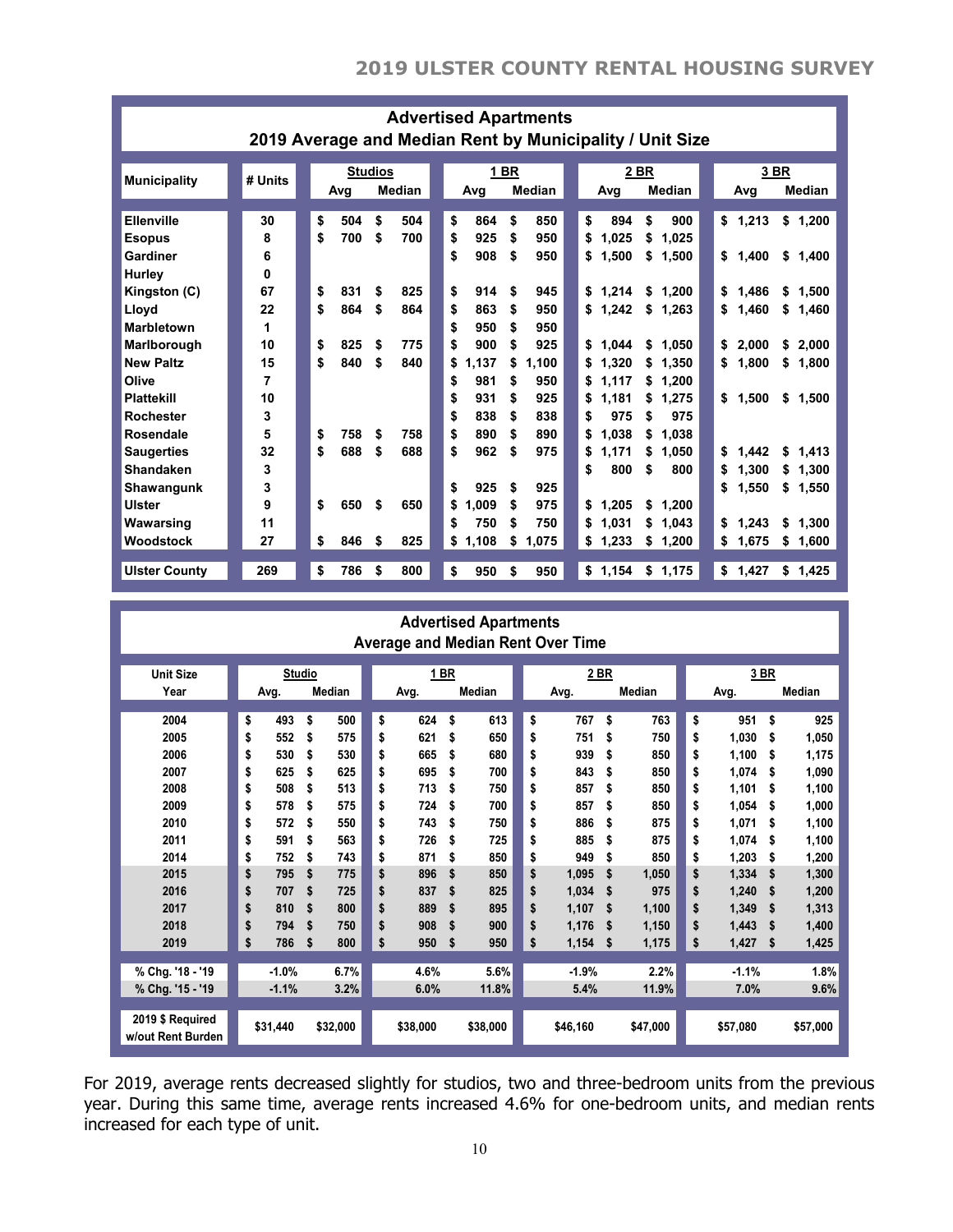### **Subsidized Housing**

**Subsidized Housing** is rental housing that receives the benefit from any of the various types of governmental support in the construction, purchase or rehabilitation of buildings that will house persons with income limitations. Rents are restricted by the income levels of the occupants.

| <b>Examples of Maximum Income Limits by Household Size</b><br><b>Ulster County, NY - 2019</b> |                |          |          |          |  |  |  |  |  |
|-----------------------------------------------------------------------------------------------|----------------|----------|----------|----------|--|--|--|--|--|
| Percentage of Area Median Income (AMI)<br><b>By Income Bands</b>                              |                |          |          |          |  |  |  |  |  |
|                                                                                               | <b>30% AMI</b> | 50% AMI  | 60% AMI  | 80% AMI  |  |  |  |  |  |
| 1 Person                                                                                      | \$17,500       | \$29,200 | \$35,040 | \$46,700 |  |  |  |  |  |
| 2 Person                                                                                      | \$20,000       | \$33,350 | \$40,020 | \$53,350 |  |  |  |  |  |
| 3 Person                                                                                      | \$22,500       | \$37,500 | \$45,000 | \$60,000 |  |  |  |  |  |
| 4 Person                                                                                      | \$25,750       | \$41,650 | \$49,980 | \$66,650 |  |  |  |  |  |
| 5 Person                                                                                      | \$30,170       | \$45,000 | \$54,000 | \$72,000 |  |  |  |  |  |
| 6 Person                                                                                      | \$34,590       | \$48,350 | \$58,020 | \$77,350 |  |  |  |  |  |

Source: United States Department of Housing and Urban Development

The table above shows maximum income limits for subsidized housing in Ulster County. These figures are based on the area's median family income (AMI) of **\$83,300 for Ulster County in 2019**. Many of the properties that participated in the survey have income limits of 50% or 60% AMI. Often, they will do both, setting aside units for households up to 50% AMI and others at 60% AMI. AMI is determined by the United States Department of Housing and Urban Development.

HUD's Income Limits and AMI data are available at: https://www.huduser.gov/portal/datasets/il.html

The response rate for the subsidized housing portion of the 2019 Rental Survey was 88.57%, with 31 responses for 35 different properties.

Of these 31 properties, there were 1,737 units with 1,044 one-bedroom, 313 two-bedroom, 11 threebedroom, and 12 four-bedroom and 5 five-bedroom and 252 studios.

In the subsidized sample, 16 properties were focused on senior housing. The sample is comprised of 957 units from these properties. Other properties in the survey sets aside a few units exclusively for seniors, in addition to having units available for younger individuals and families. Their contribution would increase the number of senior units to an estimated 1,120 units or 64.48% of the subsidized sample. Senior housing is typically available to individuals and couples with incomes as high as 50% and 60% AMI. Some of these properties set aside units just for seniors with lower yearly incomes, such as the 30% or 40% AMI. Even taking into consideration properties that did not participate in the survey, most subsidized apartments are senior housing. Senior housing complexes still have long wait lists. Units that become available are quickly filled. Subsidized apartment complexes focused on groups other than seniors continue to report sizable waiting lists.

Subsidized senior housing has minimum-age requirements of 55 or 62 years old, but often allows younger, disabled individuals. Because subsidized senior housing in Ulster County has waiting lists, it has become customary to apply ahead of time and new projects generally choose occupants via a lottery.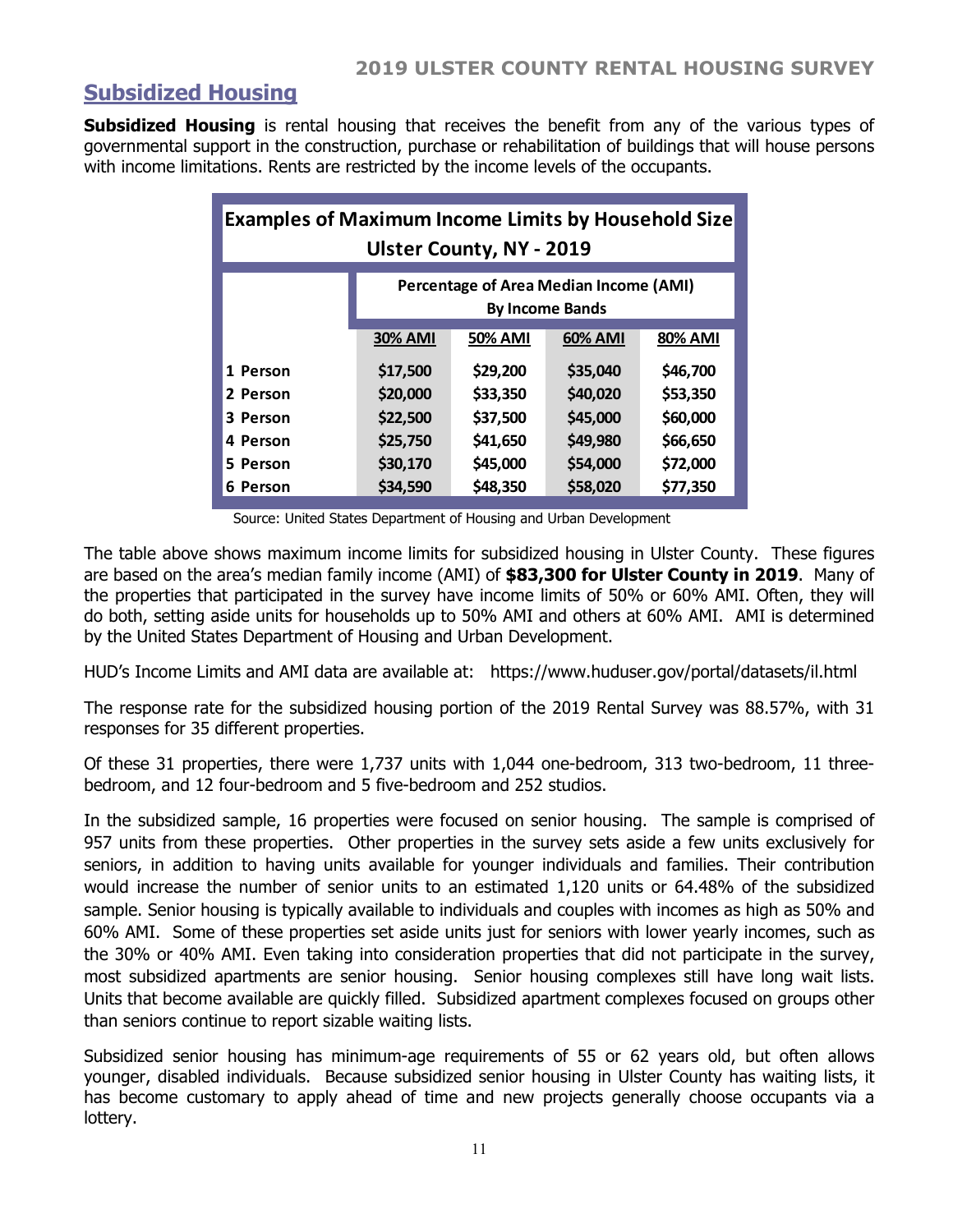### **Utilities: Non-Subsidized Units**

This section has average and median rents that factor in utilities for units in the non-subsidized sample. These statistics are for the entire county. Six categories were chosen to present the data collected on utilities. Each category had enough rental units to calculate averages with a level of accuracy. Enough data were collected to compare 2018 and 2019 survey results for two categories. For 2018 and 2019, data were collected for cable, electricity, gas, heat, sewer and wifi. The Survey for 2019 allowed respondents to write in utilities with water and hot water being the most common.

| <b>Heat and any additional Utilities</b> |                  |                  |                  |          |        |                  |                  |                  |               |  |
|------------------------------------------|------------------|------------------|------------------|----------|--------|------------------|------------------|------------------|---------------|--|
|                                          |                  | 2018             |                  |          |        |                  | 2019             |                  |               |  |
|                                          |                  | 352 Rental Units |                  |          |        |                  | 600 Rental Units |                  |               |  |
|                                          | Average          |                  | <b>Median</b>    |          |        | Average          |                  |                  | <b>Median</b> |  |
|                                          | With             | Non-Sub.         | <b>With</b>      | Non-Sub. |        | With             | Non-Sub.         | With             | Non-Sub.      |  |
|                                          | <b>Utilities</b> | Sample           | <b>Utilities</b> | Sample   |        | <b>Utilities</b> | Sample           | <b>Utilities</b> | Sample        |  |
| Studio                                   | \$702            | \$736            | \$750            | \$750    | Studio | \$679            | \$662            | \$680            | \$650         |  |
| 1 Bdrm                                   | \$920            | \$933            | \$900            | \$900    | 1 Bdrm | \$1,058          | \$1,028          | \$1,170          | \$1,140       |  |
| 2 Bdrm                                   | \$1,168          | \$1,198          | \$1,200          | \$1,200  | 2 Bdrm | \$1,254          | \$1,294          | \$1,275          | \$1,300       |  |
| 3 Bdrm                                   | \$1,227          | \$1,296          | \$1,200          | \$1,299  | 3 Bdrm | \$1,232          | \$1,337          | \$1,200          | \$1,400       |  |
|                                          |                  |                  |                  |          |        |                  |                  |                  |               |  |

| Heat, Gas and any additional Utilities |                          |                    |                          |                    |               |                          |                    |                          |                    |
|----------------------------------------|--------------------------|--------------------|--------------------------|--------------------|---------------|--------------------------|--------------------|--------------------------|--------------------|
|                                        |                          | 2018               |                          |                    |               |                          | 2019               |                          |                    |
|                                        |                          | 50 Rental Units    |                          |                    |               |                          | 161 Rental Units   |                          |                    |
|                                        | Average                  |                    | Median                   |                    |               | Average                  |                    | <b>Median</b>            |                    |
|                                        | With<br><b>Utilities</b> | Non-Sub.<br>Sample | With<br><b>Utilities</b> | Non-Sub.<br>Sample |               | With<br><b>Utilities</b> | Non-Sub.<br>Sample | With<br><b>Utilities</b> | Non-Sub.<br>Sample |
| Studio                                 | \$650                    | \$736              | \$650                    | \$750              | <b>Studio</b> | \$634                    | \$662              | \$600                    | \$650              |
| 1 Bdrm                                 | \$864                    | \$933              | \$825                    | \$900              | 1 Bdrm        | \$985                    | \$1,028            | \$1,140                  | \$1,140            |
| 2 Bdrm                                 | \$1,200                  | \$1,198            | \$1,230                  | \$1,200            | 2 Bdrm        | \$1,140                  | \$1,294            | \$1,275                  | \$1,300            |
| 3 Bdrm                                 | \$1,200                  | \$1,296            | \$1,300                  | \$1,299            | 3 Bdrm        | \$1,201                  | \$1,337            | \$1,100                  | \$1,400            |
|                                        |                          |                    |                          |                    |               |                          |                    |                          |                    |

| Heat, Electricity, Sewer and any additional Utilities<br>2019 |                                   |                               |                                   |                               |                            |                                          | <b>Heat, Gas and Sewer Only</b><br>2019 |                                   |                               |
|---------------------------------------------------------------|-----------------------------------|-------------------------------|-----------------------------------|-------------------------------|----------------------------|------------------------------------------|-----------------------------------------|-----------------------------------|-------------------------------|
| 94 Rental Units                                               |                                   |                               |                                   |                               |                            |                                          | 87 Rental Units                         |                                   |                               |
| Average                                                       |                                   |                               | <b>Median</b>                     |                               |                            | Average                                  |                                         |                                   | <b>Median</b>                 |
| Studio                                                        | With<br><b>Utilities</b><br>\$682 | Non-Sub.<br>Sample<br>\$662   | With<br><b>Utilities</b><br>\$680 | Non-Sub.<br>Sample<br>\$650   | Studio                     | <b>With</b><br><b>Utilities</b><br>\$677 | Non-Sub.<br>Sample<br>\$662             | With<br><b>Utilities</b><br>\$650 | Non-Sub.<br>Sample<br>\$650   |
| 1 Bdrm<br>2 Bdrm<br>3 Bdrm                                    | \$871<br>\$1,067<br>\$1,187       | \$1,028<br>\$1,294<br>\$1,337 | \$850<br>\$1,000<br>\$1,260       | \$1,140<br>\$1,300<br>\$1,400 | 1 Bdrm<br>2 Bdrm<br>3 Bdrm | \$1,095<br>\$1,153<br>\$1,213            | \$1,028<br>\$1,294<br>\$1,337           | \$1,140<br>\$1,275<br>\$1,038     | \$1,140<br>\$1,300<br>\$1,400 |

|                          |                  | <b>Sewer Only</b><br>2019<br>145 Rental Units |                  |          |         |                  | Heat, Electricity, Gas and Sewer Only<br>2019<br><b>70 Rental Units</b> |                  |          |
|--------------------------|------------------|-----------------------------------------------|------------------|----------|---------|------------------|-------------------------------------------------------------------------|------------------|----------|
| <b>Median</b><br>Average |                  |                                               |                  |          | Average |                  |                                                                         | <b>Median</b>    |          |
|                          | With             | Non-Sub.                                      | With             | Non-Sub. |         | With             | Non-Sub.                                                                | <b>With</b>      | Non-Sub. |
|                          | <b>Utilities</b> | Sample                                        | <b>Utilities</b> | Sample   |         | <b>Utilities</b> | Sample                                                                  | <b>Utilities</b> | Sample   |
| Studio                   | \$550            | \$662                                         | \$475            | \$650    | Studio  | \$631            | \$662                                                                   | \$600            | \$650    |
| 1 Bdrm                   | \$893            | \$1,028                                       | \$947            | \$1,140  | 1 Bdrm  | \$880            | \$1,028                                                                 | \$875            | \$1,140  |
| 2 Bdrm                   | \$1,241          | \$1,294                                       | \$1,285          | \$1,300  | 2 Bdrm  | \$1,107          | \$1,294                                                                 | \$1,000          | \$1,300  |
| 3 Bdrm                   | \$1,435          | \$1,337                                       | \$1,413          | \$1,400  | 3 Bdrm  | \$1,187          | \$1,337                                                                 | \$1,260          | \$1,400  |

| ilities                      | <b>Heat, Gas and Sewer Only</b><br>2019 |                                   |                               |                                   |                               |  |  |  |  |  |  |
|------------------------------|-----------------------------------------|-----------------------------------|-------------------------------|-----------------------------------|-------------------------------|--|--|--|--|--|--|
|                              |                                         | 87 Rental Units                   |                               |                                   |                               |  |  |  |  |  |  |
|                              |                                         |                                   | <b>Median</b><br>Average      |                                   |                               |  |  |  |  |  |  |
| lon-Sub.<br>Sample<br>\$650  | Studio                                  | With<br><b>Utilities</b><br>\$677 | Non-Sub.<br>Sample<br>\$662   | With<br><b>Utilities</b><br>\$650 | Non-Sub.<br>Sample<br>\$650   |  |  |  |  |  |  |
| 51,140<br>\$1,300<br>\$1,400 | 1 Bdrm<br>2 Bdrm<br>3 Bdrm              | \$1,095<br>\$1,153<br>\$1,213     | \$1,028<br>\$1,294<br>\$1,337 | \$1,140<br>\$1,275<br>\$1,038     | \$1,140<br>\$1,300<br>\$1,400 |  |  |  |  |  |  |

| <b>Sewer Only</b><br>2019 |                          |                    |                          |                    |        |                          | Heat, Electricity, Gas and Sewer Only<br>2019 |                          |                    |
|---------------------------|--------------------------|--------------------|--------------------------|--------------------|--------|--------------------------|-----------------------------------------------|--------------------------|--------------------|
|                           |                          | 145 Rental Units   |                          |                    |        |                          | 70 Rental Units                               |                          |                    |
|                           | <b>Median</b><br>Average |                    |                          |                    |        | Average                  |                                               | <b>Median</b>            |                    |
|                           | With<br><b>Utilities</b> | Non-Sub.<br>Sample | With<br><b>Utilities</b> | Non-Sub.<br>Sample |        | With<br><b>Utilities</b> | Non-Sub.<br>Sample                            | With<br><b>Utilities</b> | Non-Sub.<br>Sample |
| Studio                    | \$550                    | \$662              | \$475                    | \$650              | Studio | \$631                    | \$662                                         | \$600                    | \$650              |
| 1 Bdrm                    | \$893                    | \$1,028            | \$947                    | \$1,140            | 1 Bdrm | \$880                    | \$1,028                                       | \$875                    | \$1,140            |
| 2 Bdrm                    | \$1,241                  | \$1,294            | \$1,285                  | \$1,300            | 2 Bdrm | \$1,107                  | \$1,294                                       | \$1,000                  | \$1,300            |
| 3 Bdrm                    | \$1,435                  | \$1,337            | \$1,413                  | \$1,400            | 3 Bdrm | \$1,187                  | \$1,337                                       | \$1,260                  | \$1,400            |